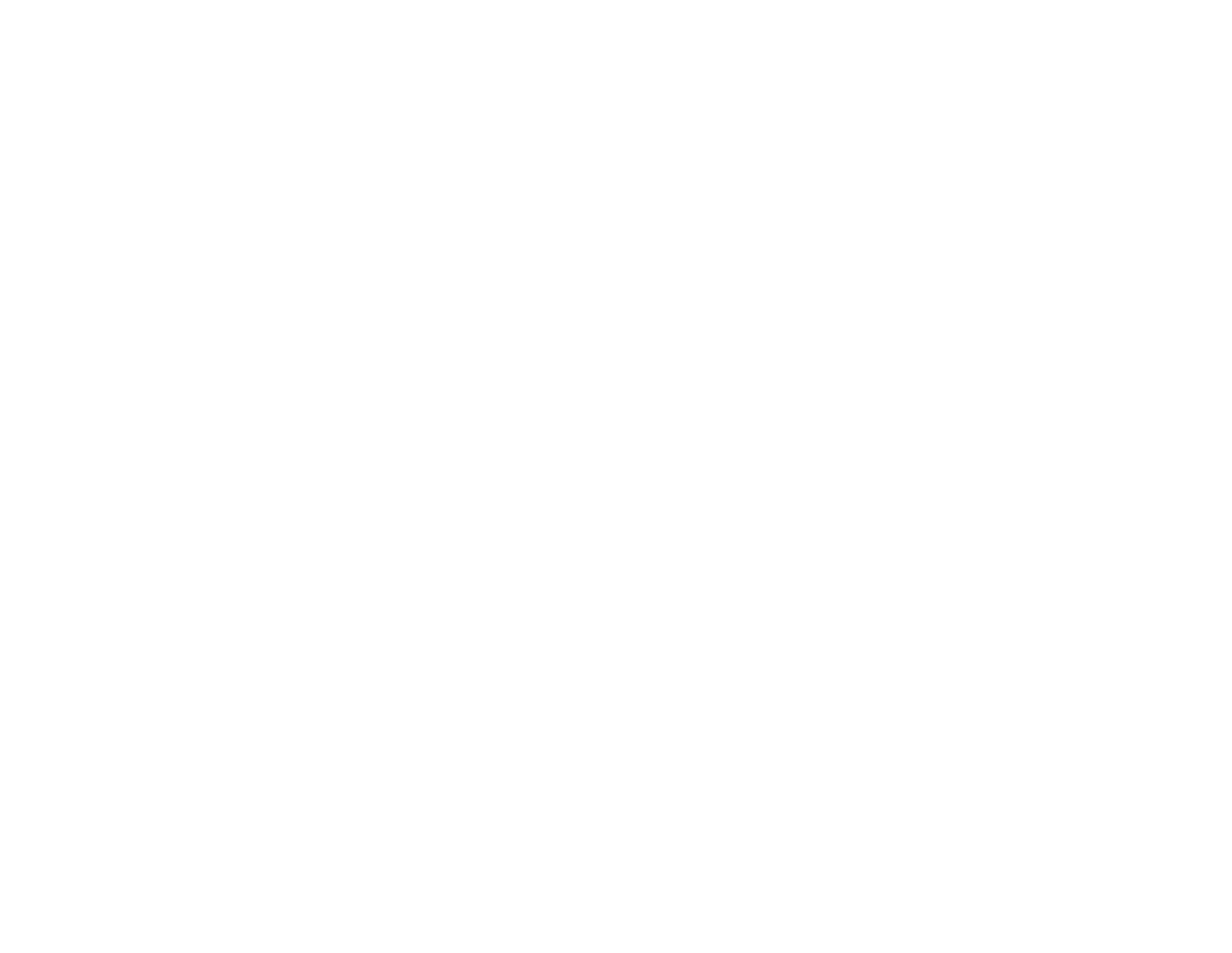|                                                                                                                                                                                                                                                                                                                                                                                                                                                                                                                                                                                                                                                                                                                                                                                                                                                                                                                                                                                                                                                                                                                                                                                                                                                            |                                     | <b>Timing of</b>                                                                                          | <b>Responsible for</b> | <b>Verification of Completion</b> |                |  |
|------------------------------------------------------------------------------------------------------------------------------------------------------------------------------------------------------------------------------------------------------------------------------------------------------------------------------------------------------------------------------------------------------------------------------------------------------------------------------------------------------------------------------------------------------------------------------------------------------------------------------------------------------------------------------------------------------------------------------------------------------------------------------------------------------------------------------------------------------------------------------------------------------------------------------------------------------------------------------------------------------------------------------------------------------------------------------------------------------------------------------------------------------------------------------------------------------------------------------------------------------------|-------------------------------------|-----------------------------------------------------------------------------------------------------------|------------------------|-----------------------------------|----------------|--|
| <b>Mitigation Measures</b>                                                                                                                                                                                                                                                                                                                                                                                                                                                                                                                                                                                                                                                                                                                                                                                                                                                                                                                                                                                                                                                                                                                                                                                                                                 | <b>Method of Verification</b>       | <b>Verification</b>                                                                                       | <b>Verification</b>    | <b>Date</b>                       | <b>Initial</b> |  |
| 1.<br>Aesthetics, Light, and Glare                                                                                                                                                                                                                                                                                                                                                                                                                                                                                                                                                                                                                                                                                                                                                                                                                                                                                                                                                                                                                                                                                                                                                                                                                         |                                     |                                                                                                           |                        |                                   |                |  |
| MM AES-3: High School Site. Prior to Design Permit<br>approval, the applicant shall prepare and submit an outdoor<br>lighting plan, for each phase, (which includes a photometric<br>analysis) to the City of Morgan Hill for review and approval that<br>includes a footcandle map illustrating the amount of light from<br>the project site at adjacent light sensitive receptors. Exterior<br>lighting shall not exceed 2.0 footcandles as measured at the<br>nearest property line unless such lighting is essential for safety or<br>security (athletic field lighting is exempt from this footcandle<br>standard). All exterior parking lot lights and building-mounted<br>lights shall be low-pressure sodium and shall employ full-cutoff<br>fixtures or directional shielding. Athletic field lighting may use<br>high-pressure sodium lighting but must employ automatic shutoff<br>devices to ensure that facilities are not illuminated unless desired.<br>Lighting levels and design shall comply with the City's lighting<br>standards as contained in the Morgan Hill Municipal Code and<br>the City's lighting guidelines as contained in the Morgan Hill<br>Design Handbook. The approved plan shall be incorporated into<br>the project. | Approval of plan                    | Prior to Design<br>Permit approval                                                                        | City of Morgan<br>Hill |                                   |                |  |
| 2.<br><b>Agricultural Resources</b>                                                                                                                                                                                                                                                                                                                                                                                                                                                                                                                                                                                                                                                                                                                                                                                                                                                                                                                                                                                                                                                                                                                                                                                                                        |                                     |                                                                                                           |                        |                                   |                |  |
| MM AG-1a: SEQ Area. Project applicants that propose to<br>convert agricultural land to a non-agricultural use shall<br>implement one of the following options to mitigate the<br>conversion of agricultural land:<br>(1) Participate in the City of Morgan Hill Agricultural Lands<br>Preservation Program (provided that the program is adopted<br>and operational). Under the auspices of the program, the<br>applicant shall (a) permanently preserve agricultural land via<br>the use of an irrevocable instrument (property acquisition,                                                                                                                                                                                                                                                                                                                                                                                                                                                                                                                                                                                                                                                                                                              | Receipt of fees or<br>documentation | Prior to issuance of<br>a grading/site<br>development<br>permit or building<br>permit for the SEQ<br>Area | City of Morgan<br>Hill |                                   |                |  |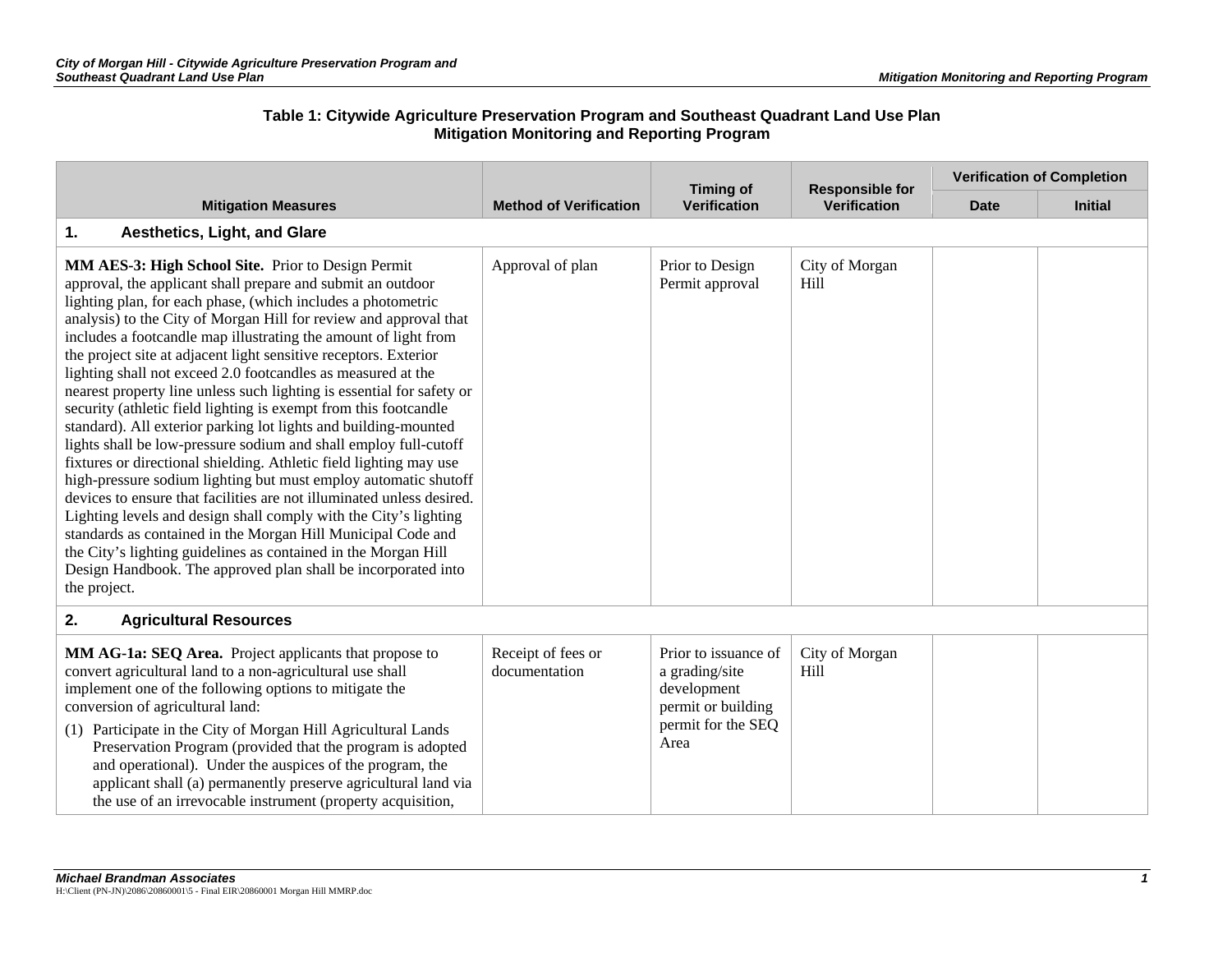|                                                                                                                                                                                                                                                                                                                                                                                                                                                                                                                                                                                                                                                                                                                                                                                                                                                                                                                                                                                                                                                                                                                                                                                                     |                                     |                                                                                                              | <b>Timing of</b><br><b>Responsible for</b> | <b>Verification of Completion</b> |                |  |
|-----------------------------------------------------------------------------------------------------------------------------------------------------------------------------------------------------------------------------------------------------------------------------------------------------------------------------------------------------------------------------------------------------------------------------------------------------------------------------------------------------------------------------------------------------------------------------------------------------------------------------------------------------------------------------------------------------------------------------------------------------------------------------------------------------------------------------------------------------------------------------------------------------------------------------------------------------------------------------------------------------------------------------------------------------------------------------------------------------------------------------------------------------------------------------------------------------|-------------------------------------|--------------------------------------------------------------------------------------------------------------|--------------------------------------------|-----------------------------------|----------------|--|
| <b>Mitigation Measures</b>                                                                                                                                                                                                                                                                                                                                                                                                                                                                                                                                                                                                                                                                                                                                                                                                                                                                                                                                                                                                                                                                                                                                                                          | <b>Method of Verification</b>       | <b>Verification</b>                                                                                          | <b>Verification</b>                        | <b>Date</b>                       | <b>Initial</b> |  |
| deed restriction, agricultural conservation easement, etc.)<br>within the Morgan Hill SOI, if possible, or within the<br>County of Santa Clara, or (b) pay fees to the City of Morgan<br>Hill for the permanent preservation of agricultural land via<br>the use of an irrevocable instrument. The applicant shall<br>satisfy all responsibilities of participation in the Agricultural<br>Lands Preservation Program prior to issuance of a<br>grading/site development permit or building permit for the<br>High School, whichever occurs first.<br>Permanently preserve agricultural land at no less than a 1:1<br>(2)<br>ratio elsewhere in Santa Clara County if the City of Morgan<br>Hill Agricultural Lands Preservation Program is not<br>operational at the time grading/site development permit or<br>building permits are sought. Preservation shall be<br>accomplished via the use of an irrevocable instrument<br>(property acquisition, deed restriction, agricultural<br>conservation easement, etc.). The applicant shall include<br>documentation verifying the completion of this mitigation<br>measure no later than the date of submittal of a building<br>permit application. |                                     |                                                                                                              |                                            |                                   |                |  |
| MM AG-1b: High School Site. For each phase, the High<br>School applicant shall implement one of the following options to<br>mitigate the conversion of agricultural land:<br>(1) Participate in the City of Morgan Hill Agricultural Lands<br>Preservation Program (provided that the program is adopted<br>and operational). Under the auspices of the program, the<br>applicant shall (a) permanently preserve agricultural land via<br>the use of an irrevocable instrument (property acquisition,<br>deed restriction, agricultural conservation easement, etc.)<br>within the Morgan Hill SOI, if possible, or within the<br>County of Santa Clara, or (b) pay fees to the City of Morgan<br>Hill for the permanent preservation of agricultural land via                                                                                                                                                                                                                                                                                                                                                                                                                                      | Receipt of fees or<br>documentation | Prior to issuance of<br>a grading/site<br>development<br>permit or building<br>permit for the High<br>School | City of Morgan<br>Hill                     |                                   |                |  |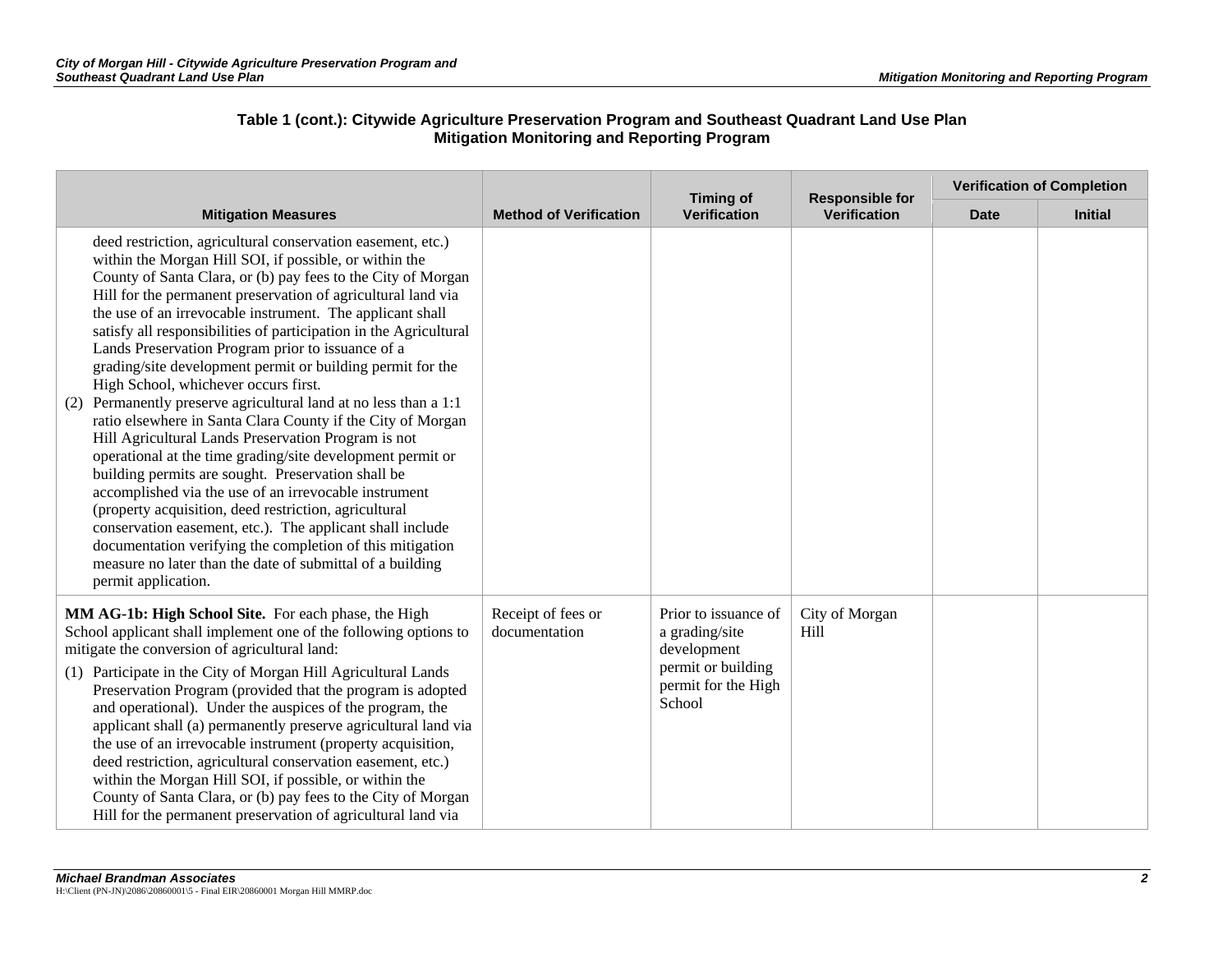|                                                                                                                                                                                                                                                                                                                                                                                                                                                                                                                                                                                                                                                                                                                                                                                                                                                                                                                                           |                                                 | <b>Timing of</b>                           | <b>Responsible for</b> |             | <b>Verification of Completion</b> |
|-------------------------------------------------------------------------------------------------------------------------------------------------------------------------------------------------------------------------------------------------------------------------------------------------------------------------------------------------------------------------------------------------------------------------------------------------------------------------------------------------------------------------------------------------------------------------------------------------------------------------------------------------------------------------------------------------------------------------------------------------------------------------------------------------------------------------------------------------------------------------------------------------------------------------------------------|-------------------------------------------------|--------------------------------------------|------------------------|-------------|-----------------------------------|
| <b>Mitigation Measures</b>                                                                                                                                                                                                                                                                                                                                                                                                                                                                                                                                                                                                                                                                                                                                                                                                                                                                                                                | <b>Method of Verification</b>                   | <b>Verification</b>                        | <b>Verification</b>    | <b>Date</b> | <b>Initial</b>                    |
| the use of an irrevocable instrument. The applicant shall<br>satisfy all responsibilities of participation in the Agricultural<br>Lands Preservation Program prior to issuance of the<br>grading/site development permit or building permit for the<br>High School, whichever occurs first.<br>(2) Permanently preserve agricultural land at no less than a 1:1<br>ratio elsewhere in Santa Clara County if the City of Morgan<br>Hill Agricultural Lands Preservation Program is not<br>operational at the time a grading/site development permit or<br>building permit is sought. Preservation shall be<br>accomplished via the use of an irrevocable instrument<br>(property acquisition, deed restriction, agricultural<br>conservation easement, etc.). The applicant shall include<br>documentation verifying the completion of this mitigation<br>measure no later than the date of submittal of a building<br>permit application. |                                                 |                                            |                        |             |                                   |
| 3.<br>Air Quality/Greenhouse Gas Emissions                                                                                                                                                                                                                                                                                                                                                                                                                                                                                                                                                                                                                                                                                                                                                                                                                                                                                                |                                                 |                                            |                        |             |                                   |
| MM AIR-2: High School Site. All construction activity: During<br>construction activities, the following air pollution control<br>measures shall be implemented:<br>• Exposed surfaces (e.g., parking areas, staging areas, soil piles,<br>graded areas, and unpaved access roads) shall be watered two<br>times per day, or more as needed to prevent dust.<br>• All haul trucks transporting soil, sand, or other loose material<br>offsite shall be covered.<br>• All visible mud or dirt track-out onto adjacent public roads<br>shall be removed using wet power vacuum street sweepers at<br>least once per day. The use of dry power sweeping is<br>prohibited.<br>• All vehicle speeds on unpaved roads and surfaces shall be<br>limited to 15 mph.<br>• All roadways, driveways, and sidewalks shall be paved as soon                                                                                                             | Notes on construction<br>plans; site inspection | During construction<br>for the High School | City of Morgan<br>Hill |             |                                   |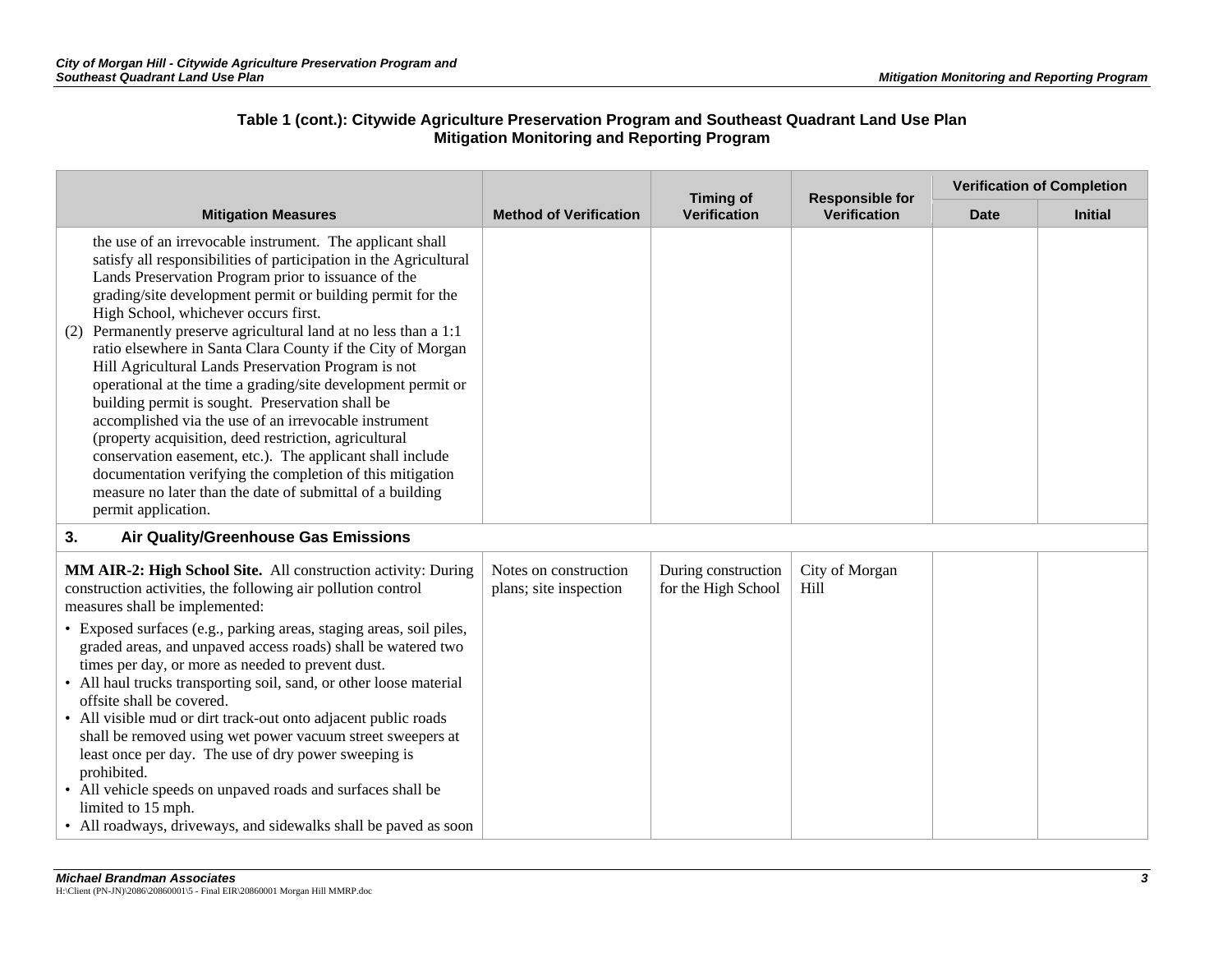|                                                                                                                                                                                                                                                                                                                                                                                                                                                                                                                                                                                                                                                                                                                                                                                                                                                                                                                                                                                                                                                                                                                                                                                                                                                                                   |                               | <b>Timing of</b>                                                                          | <b>Responsible for</b> |             | <b>Verification of Completion</b> |
|-----------------------------------------------------------------------------------------------------------------------------------------------------------------------------------------------------------------------------------------------------------------------------------------------------------------------------------------------------------------------------------------------------------------------------------------------------------------------------------------------------------------------------------------------------------------------------------------------------------------------------------------------------------------------------------------------------------------------------------------------------------------------------------------------------------------------------------------------------------------------------------------------------------------------------------------------------------------------------------------------------------------------------------------------------------------------------------------------------------------------------------------------------------------------------------------------------------------------------------------------------------------------------------|-------------------------------|-------------------------------------------------------------------------------------------|------------------------|-------------|-----------------------------------|
| <b>Mitigation Measures</b>                                                                                                                                                                                                                                                                                                                                                                                                                                                                                                                                                                                                                                                                                                                                                                                                                                                                                                                                                                                                                                                                                                                                                                                                                                                        | <b>Method of Verification</b> | <b>Verification</b>                                                                       | <b>Verification</b>    | <b>Date</b> | <b>Initial</b>                    |
| as possible in order to prevent dust.<br>• A publicly visible sign shall be posted with the telephone<br>number and person to contact at the City of Morgan Hill<br>regarding dust complaints. This person shall respond and take<br>corrective action within 48 hours of a complaint or issue<br>notification. The Bay Area Air Quality Management District's<br>phone number shall also be visible to ensure compliance with<br>applicable regulations.                                                                                                                                                                                                                                                                                                                                                                                                                                                                                                                                                                                                                                                                                                                                                                                                                         |                               |                                                                                           |                        |             |                                   |
| MM AIR-4a: SEQ Area. Prior to the final discretionary<br>approval for any gas station that is proposed pursuant to the<br>Morgan Hill SEQ General Plan Amendments, the City of<br>Morgan Hill shall determine the area of impact from toxic<br>emissions from the gas station that may potentially exceed the<br>BAAQMD significance criteria for cancer or non-cancer toxic air<br>contaminant exposure. Impacts from the stationary source shall<br>be compared with the distance threshold recommended by<br>California Air Resources Board's Land Use Handbook distance<br>guidance. If the source is proposed within an area exceeding the<br>threshold, the City shall require a Health Risk Assessment to be<br>prepared in accordance with BAAQMD guidance to determine<br>the refined impact level and to identify operational measures or<br>design features that shall be implemented as part of a project to<br>reduce the impact to less than significant levels. No construction<br>of any stationary source shall be allowed that places sensitive<br>receptors within the area of impact as described above, unless the<br>estimated health risk is first determined to be less than the<br>BAAQMD's significance criteria for toxic air contaminant<br>exposure. | Submittal of<br>documentation | Prior to the final<br>discretionary<br>approval for any<br>gas station in the<br>SEQ Area | City of Morgan<br>Hill |             |                                   |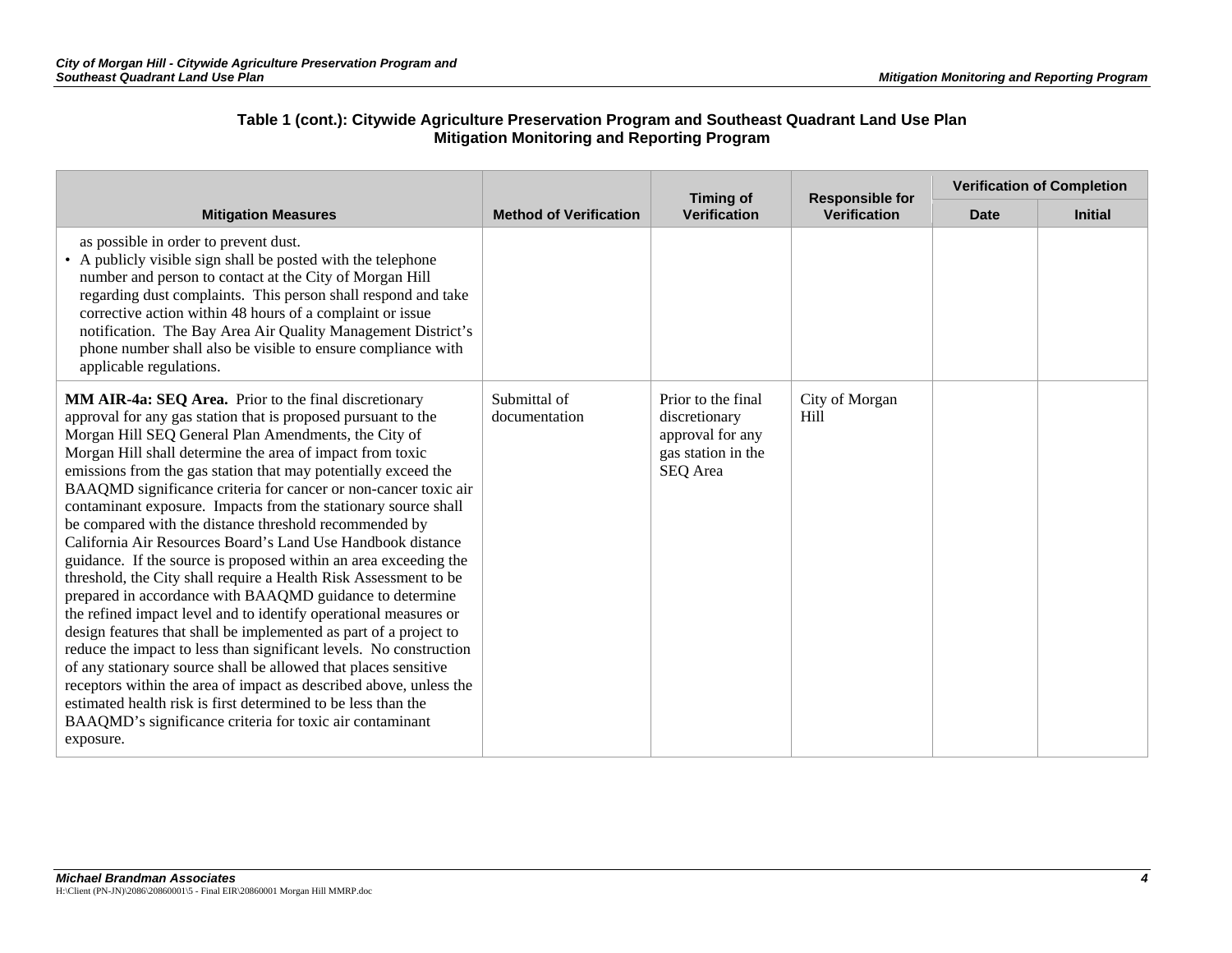|                                                                                                                                                                                                                                                                                                                                                                                                                                                                                                                                                                                                                                                                                                                                                                                                                                                                                                                                                                                                                                                                                                                                                                                                                                                                                                                                                 | <b>Method of Verification</b>                                                     | <b>Timing of</b><br>Verification                                                                         | <b>Responsible for</b><br><b>Verification</b> | <b>Verification of Completion</b> |                |  |
|-------------------------------------------------------------------------------------------------------------------------------------------------------------------------------------------------------------------------------------------------------------------------------------------------------------------------------------------------------------------------------------------------------------------------------------------------------------------------------------------------------------------------------------------------------------------------------------------------------------------------------------------------------------------------------------------------------------------------------------------------------------------------------------------------------------------------------------------------------------------------------------------------------------------------------------------------------------------------------------------------------------------------------------------------------------------------------------------------------------------------------------------------------------------------------------------------------------------------------------------------------------------------------------------------------------------------------------------------|-----------------------------------------------------------------------------------|----------------------------------------------------------------------------------------------------------|-----------------------------------------------|-----------------------------------|----------------|--|
| <b>Mitigation Measures</b>                                                                                                                                                                                                                                                                                                                                                                                                                                                                                                                                                                                                                                                                                                                                                                                                                                                                                                                                                                                                                                                                                                                                                                                                                                                                                                                      |                                                                                   |                                                                                                          |                                               | <b>Date</b>                       | <b>Initial</b> |  |
| MM AIR-4b: SEQ Area. Prior to the final discretionary<br>approval for any recreational use that is proposed pursuant to the<br>Morgan Hill SEQ General Plan Amendments, the City of<br>Morgan Hill shall determine the area of impact from toxic<br>emissions from US 101 and existing stationary sources that may<br>potentially exceed the BAAQMD significance criteria for cancer<br>or non-cancer toxic air contaminant exposure. Emissions from<br>US 101 shall be estimated using the BAAQMD roadway<br>screening tool. In addition, distance to stationary sources near<br>the project shall be compared with the distance threshold<br>recommended by California Air Resources Board's Land Use<br>Handbook distance guidance. If recreational projects are<br>proposed within an area exceeding the screening threshold, the<br>City shall require a Health Risk Assessment to determine the<br>potential health risk level and to identify design features that<br>shall be installed to reduce the impact to less than significant<br>levels. No construction of any sensitive receptor land use within<br>the area of impact of US 101 or stationary source as described<br>above shall be allowed unless the risk is first determined to be<br>less than the BAAQMD's significance criteria for toxic air<br>contaminant exposure. | Submittal of<br>documentation                                                     | Prior to the final<br>discretionary<br>approval for any<br>recreational use<br>within the SEQ<br>Area    | City of Morgan<br>Hill                        |                                   |                |  |
| <b>Biological Resources</b><br>4.                                                                                                                                                                                                                                                                                                                                                                                                                                                                                                                                                                                                                                                                                                                                                                                                                                                                                                                                                                                                                                                                                                                                                                                                                                                                                                               |                                                                                   |                                                                                                          |                                               |                                   |                |  |
| MM BIO-1a: High School. A qualified biologist shall conduct<br>a pre-construction survey for nesting migratory birds and tree-<br>nesting raptors in all trees occurring within 250-feet of<br>construction areas. Pre-disturbance surveys shall also be<br>conducted prior to tree or ground trimming or tree removal.<br>These surveys shall be conducted within 30 days of first tree or<br>ground disturbance in the area, if such disturbance occurs during<br>the breeding season (February 1 to August 31). If protected birds<br>(including raptors) are detected, a construction-free buffer                                                                                                                                                                                                                                                                                                                                                                                                                                                                                                                                                                                                                                                                                                                                           | Notes on construction<br>plans; site inspection;<br>submittal of<br>documentation | Prior to tree<br>removal activities<br>on the High School<br>site between<br>February 1 and<br>August 31 | City of Morgan<br>Hill                        |                                   |                |  |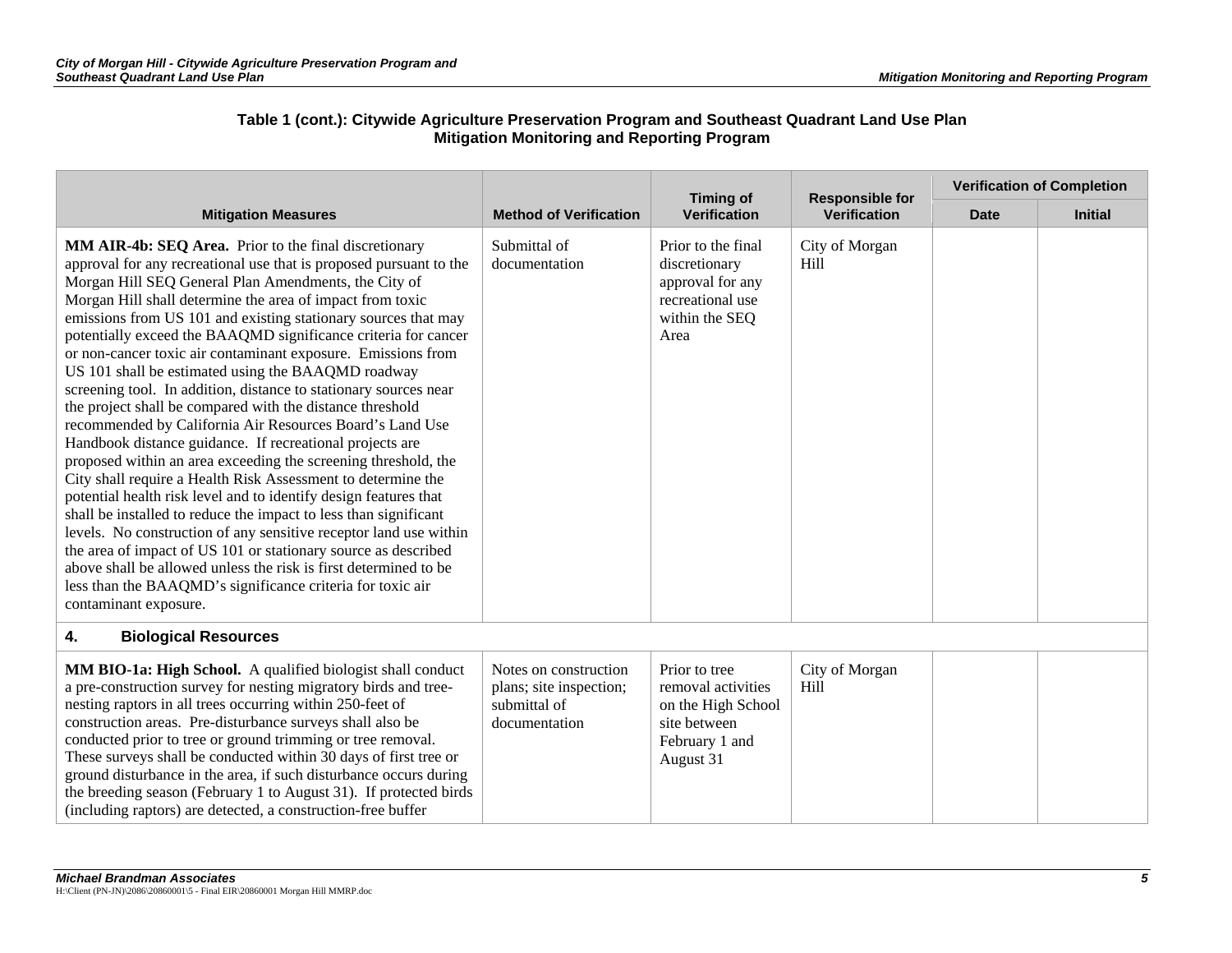|                                                                                                                                                                                                                                                                                                                                                                                                                                                                                                                                                                                                                                                                                                                                                                                                       |                                                                                   | <b>Timing of</b>                                                                            | <b>Responsible for</b> | <b>Verification of Completion</b> |                |  |
|-------------------------------------------------------------------------------------------------------------------------------------------------------------------------------------------------------------------------------------------------------------------------------------------------------------------------------------------------------------------------------------------------------------------------------------------------------------------------------------------------------------------------------------------------------------------------------------------------------------------------------------------------------------------------------------------------------------------------------------------------------------------------------------------------------|-----------------------------------------------------------------------------------|---------------------------------------------------------------------------------------------|------------------------|-----------------------------------|----------------|--|
| <b>Mitigation Measures</b>                                                                                                                                                                                                                                                                                                                                                                                                                                                                                                                                                                                                                                                                                                                                                                            | <b>Method of Verification</b>                                                     | <b>Verification</b>                                                                         | Verification           | <b>Date</b>                       | <b>Initial</b> |  |
| (appropriately sized based on species) shall be established around<br>each active nest and monitored by a qualified biologist for the<br>duration of the breeding season or until it is determined the<br>young are independent. Pre-construction avian surveys are not<br>required during the non-breeding season, as birds are expected to<br>abandon their roosts if disturbed by construction, tree trimming<br>or tree removal. This mitigation measure shall not apply to tree<br>trimming or tree removal activities that occur during the non-<br>breeding season (September 1 to January 31).                                                                                                                                                                                                |                                                                                   |                                                                                             |                        |                                   |                |  |
| MM BIO-1b: High School. Prior to tree removal activities or<br>building demolition, a qualified bat biologist (i.e., one who<br>possess a Scientific Collection Permit and Memorandum of<br>Understanding for bats with the CDFW) shall conduct the<br>following surveys:<br>• No less than 180 prior to the anticipated date of tree removal<br>or building demolition, day time surveys shall be conducted<br>for all trees or buildings. The purpose of these surveys is to<br>determine if bats are present. These studies shall be performed<br>between either March 1 and April 15 or between August 1 and<br>October 15.<br>No less than 30 days prior to the anticipated date of tree<br>removal or building demolition, nighttime emergence surveys<br>for roosting bats shall be performed. | Notes on construction<br>plans; site inspection;<br>submittal of<br>documentation | Prior to tree<br>removal activities<br>or building<br>demolition on the<br>High School site | City of Morgan<br>Hill |                                   |                |  |
| If bats are present, the following procedures shall be<br>implemented:<br>• Removal of night roosts shall occur only during daylight<br>hours. Building demolition shall occur between June and mid-<br>late October. If building demolition is scheduled to occur<br>between October 15 and May 31, 4-foot by 8-foot sections<br>(number of sections to be determined at time of surveys) of the<br>roof must be removed by mid-October (prior to start of<br>hibernacula use).                                                                                                                                                                                                                                                                                                                      |                                                                                   |                                                                                             |                        |                                   |                |  |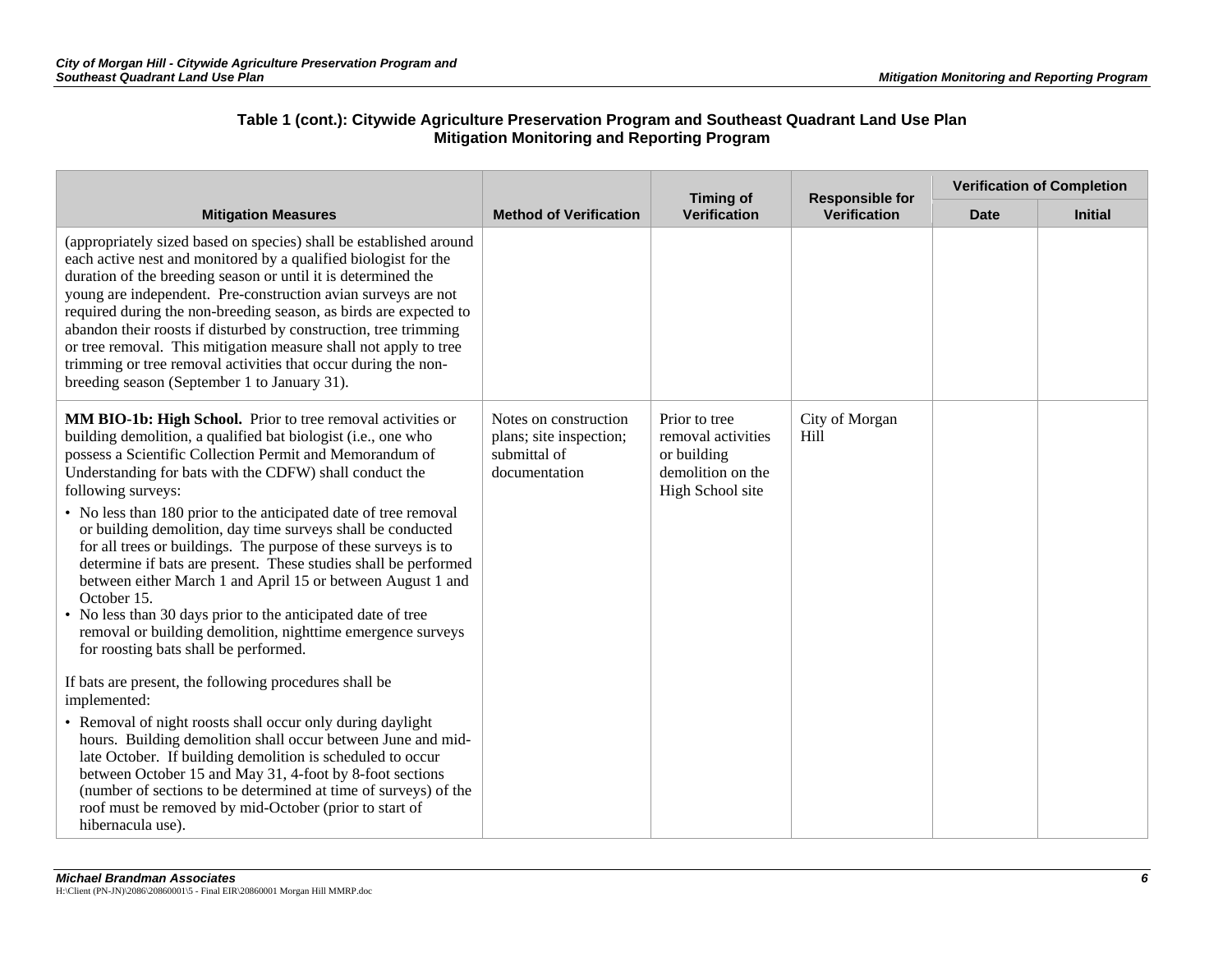|                                                                                                                                                                                                                                                                                                                                                                                                                                                                                                                                                                                                                                                                                                                                 | <b>Method of Verification</b>               | <b>Timing of</b><br><b>Verification</b>                                                                                                              | <b>Responsible for</b><br><b>Verification</b> | <b>Verification of Completion</b> |                |
|---------------------------------------------------------------------------------------------------------------------------------------------------------------------------------------------------------------------------------------------------------------------------------------------------------------------------------------------------------------------------------------------------------------------------------------------------------------------------------------------------------------------------------------------------------------------------------------------------------------------------------------------------------------------------------------------------------------------------------|---------------------------------------------|------------------------------------------------------------------------------------------------------------------------------------------------------|-----------------------------------------------|-----------------------------------|----------------|
| <b>Mitigation Measures</b>                                                                                                                                                                                                                                                                                                                                                                                                                                                                                                                                                                                                                                                                                                      |                                             |                                                                                                                                                      |                                               | <b>Date</b>                       | <b>Initial</b> |
| • Removal of maternity roosts shall only occur after young are<br>volant (i.e., able to fly, typically August 15) and before start of<br>hibernacula use (October 15). Removal of known maternity<br>roost habitat would be conducted as follows: passive eviction<br>of bats by a qualified biologist if possible, and if not possible,<br>removal of windows and doors or other appropriate portions of<br>the structure, as determined by a qualified biologist, 7 to 10<br>days prior to building demolition. Demolition must occur<br>during daylight hours.<br>Snags or live trees shall only be removed during seasons when<br>bats are active and young are volant (March 1 to April 15 and<br>August 1 to October 15). |                                             |                                                                                                                                                      |                                               |                                   |                |
| <b>SEQ Area (Program Level)</b><br>MM BIO-6a: SEQ Area. Prior to issuance of a grading permit,<br>applicants for future development and land use activities that<br>occur within the SEQ Area shall submit an application to the<br>City of Morgan Hill for coverage under the Santa Clara Valley<br>HCP/NCCP. As part of the application process, the applicant<br>shall provide all applicable HCP/NCCP fees. The terms and<br>conditions of the approved application shall apply to each<br>individual project.                                                                                                                                                                                                              | Approval of application;<br>receipt of fees | Prior to issuance of<br>a grading permit,<br>applicants for<br>future development<br>and land use<br>activities that occur<br>within the SEQ<br>Area | City of Morgan<br>Hill                        |                                   |                |
| <b>High School Site (Project Level)</b><br>MM BIO-6b: High School Site. As required for each phase,<br>prior to issuance of a grading permit, the High School applicant<br>shall submit an application to the City of Morgan Hill for<br>coverage under the Santa Clara Valley HCP/NCCP. As part of<br>the application process, the applicant shall provide all applicable<br>HCP/NCCP fees. The terms and conditions of the approved<br>application shall apply to the High School project.                                                                                                                                                                                                                                    | Approval of application;<br>receipt of fees | Prior to issuance of<br>a grading permit<br>for the High<br>School                                                                                   | City of Morgan<br>Hill                        |                                   |                |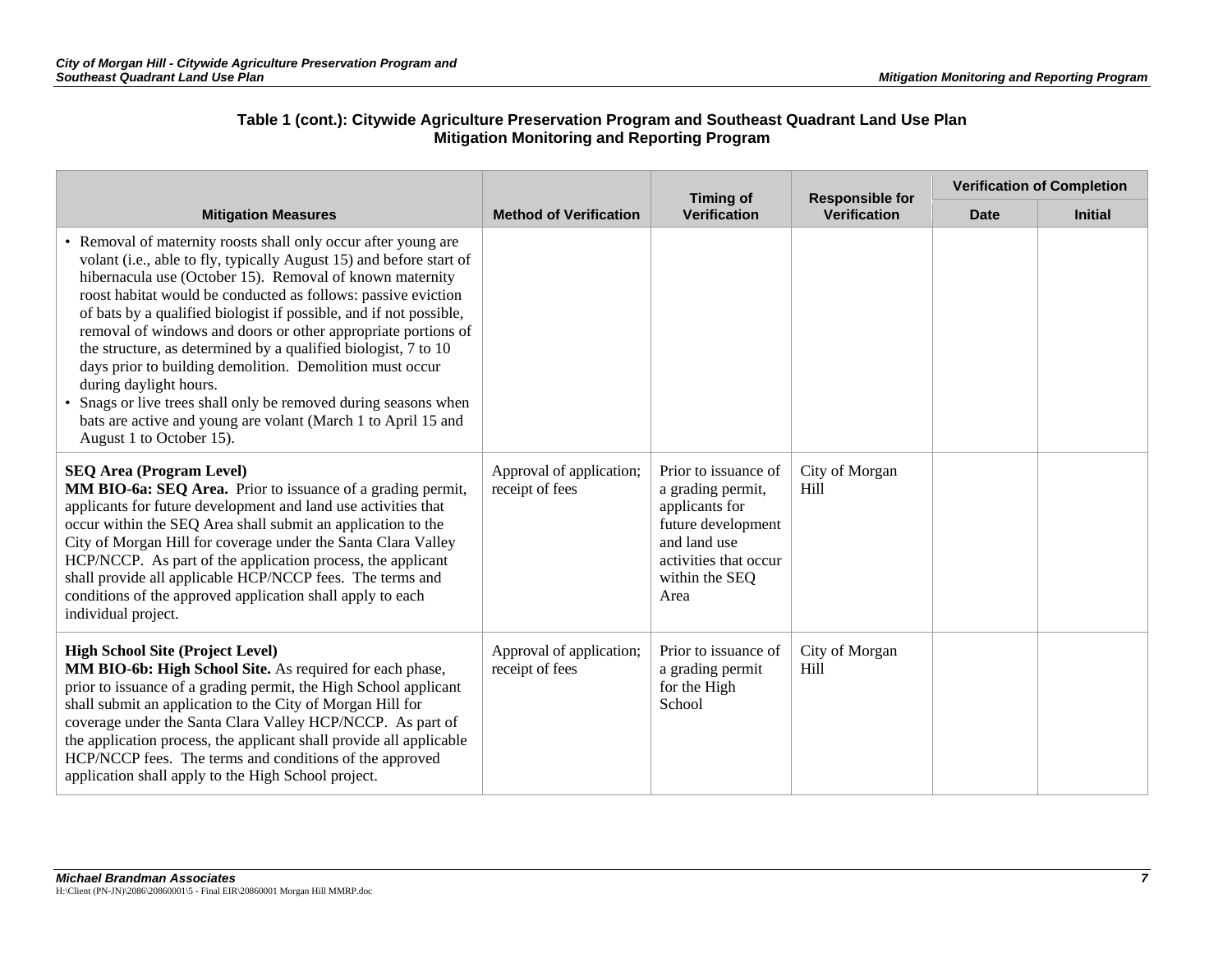|                                                                                                                                                                                                                                                                                                                                                                                                                                                                                                                                                                                                                                                                                                                                                                                                                                                                                                                                                                                                                                                                                                                                                                                                                                                                                                                                                                                                                                                                                                                                                                                                                                                                                                                                                                                                                                                                                   |                                                                                   | <b>Timing of</b>                                                   | <b>Responsible for</b> |             | <b>Verification of Completion</b> |
|-----------------------------------------------------------------------------------------------------------------------------------------------------------------------------------------------------------------------------------------------------------------------------------------------------------------------------------------------------------------------------------------------------------------------------------------------------------------------------------------------------------------------------------------------------------------------------------------------------------------------------------------------------------------------------------------------------------------------------------------------------------------------------------------------------------------------------------------------------------------------------------------------------------------------------------------------------------------------------------------------------------------------------------------------------------------------------------------------------------------------------------------------------------------------------------------------------------------------------------------------------------------------------------------------------------------------------------------------------------------------------------------------------------------------------------------------------------------------------------------------------------------------------------------------------------------------------------------------------------------------------------------------------------------------------------------------------------------------------------------------------------------------------------------------------------------------------------------------------------------------------------|-----------------------------------------------------------------------------------|--------------------------------------------------------------------|------------------------|-------------|-----------------------------------|
| <b>Mitigation Measures</b>                                                                                                                                                                                                                                                                                                                                                                                                                                                                                                                                                                                                                                                                                                                                                                                                                                                                                                                                                                                                                                                                                                                                                                                                                                                                                                                                                                                                                                                                                                                                                                                                                                                                                                                                                                                                                                                        | <b>Method of Verification</b>                                                     | <b>Verification</b>                                                | <b>Verification</b>    | <b>Date</b> | <b>Initial</b>                    |
| 5.<br><b>Cultural Resources</b>                                                                                                                                                                                                                                                                                                                                                                                                                                                                                                                                                                                                                                                                                                                                                                                                                                                                                                                                                                                                                                                                                                                                                                                                                                                                                                                                                                                                                                                                                                                                                                                                                                                                                                                                                                                                                                                   |                                                                                   |                                                                    |                        |             |                                   |
| MM CUL-1: High School Site. If potentially significant<br>historic resources are encountered during subsurface excavation<br>activities for the project area, all construction activities within a<br>50-foot radius of the resource shall cease until a qualified<br>archaeologist determines whether the resource requires further<br>study. The City shall require that the applicant include a<br>standard inadvertent discovery clause in every construction<br>contract to inform contractors of this requirement. Any<br>previously undiscovered resources found during construction<br>shall be recorded on appropriate California Department of Parks<br>and Recreation (DPR) forms and evaluated for significance in<br>terms of California Environmental Quality Act (CEQA) criteria<br>by a qualified archaeologist. Potentially significant cultural<br>resources consist of but are not limited to stone, bone, fossils,<br>wood, or shell artifacts or features, including hearths, structural<br>remains, or historic dumpsites. If the resource is determined to<br>be significant under CEQA, the City and a qualified<br>archaeologist shall determine whether preservation in place is<br>feasible. Such preservation in place is the preferred mitigation.<br>If such preservation is infeasible, the qualified archaeologist shall<br>prepare and implement a research design and archaeological data<br>recovery plan for the resource. The archaeologist shall also<br>conduct appropriate technical analyses, prepare a comprehensive<br>written report and file it with the appropriate information center<br>(California Historical Resources Information System), and<br>provide for the permanent curation of the recovered materials.<br>All recommendations of the qualified archaeologist shall be<br>implemented fully as a part of the project. | Notes on construction<br>plans; site inspection;<br>submittal of<br>documentation | During<br>construction<br>activities for the<br><b>High School</b> | City of Morgan<br>Hill |             |                                   |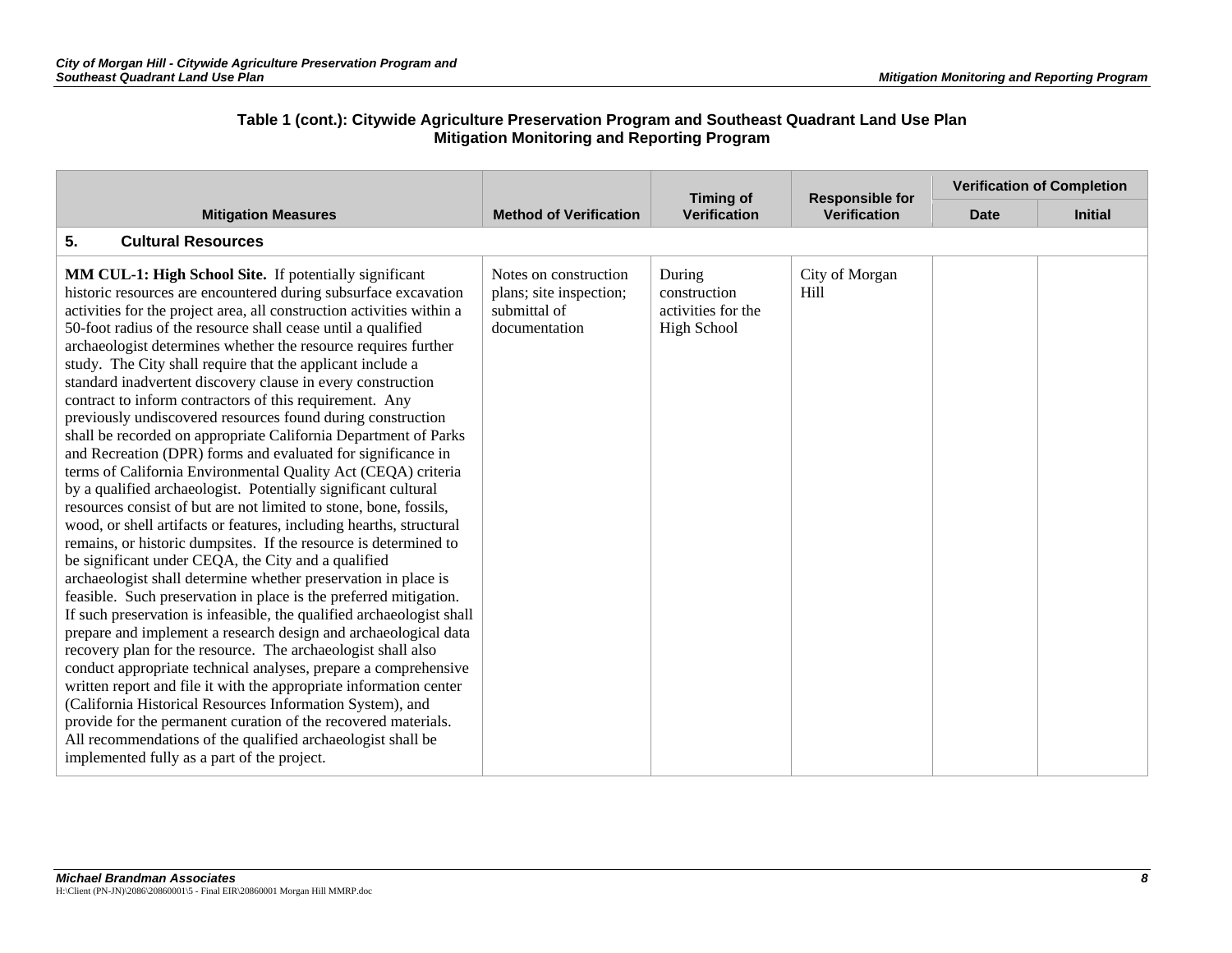|                                                                                                                                                                                                                                                                                                                                                                                                                                                                                                                                                                                                                                                                                                                                                                                                                                                                                                                                                                                                                                                                                                                                                                                                                                                                                                                                                                                                                                                                                                                                                                                                                                                                                                                                                                                        |                                                                                   | <b>Timing of</b>                                                   | <b>Responsible for</b> | <b>Verification of Completion</b> |                |  |
|----------------------------------------------------------------------------------------------------------------------------------------------------------------------------------------------------------------------------------------------------------------------------------------------------------------------------------------------------------------------------------------------------------------------------------------------------------------------------------------------------------------------------------------------------------------------------------------------------------------------------------------------------------------------------------------------------------------------------------------------------------------------------------------------------------------------------------------------------------------------------------------------------------------------------------------------------------------------------------------------------------------------------------------------------------------------------------------------------------------------------------------------------------------------------------------------------------------------------------------------------------------------------------------------------------------------------------------------------------------------------------------------------------------------------------------------------------------------------------------------------------------------------------------------------------------------------------------------------------------------------------------------------------------------------------------------------------------------------------------------------------------------------------------|-----------------------------------------------------------------------------------|--------------------------------------------------------------------|------------------------|-----------------------------------|----------------|--|
| <b>Mitigation Measures</b>                                                                                                                                                                                                                                                                                                                                                                                                                                                                                                                                                                                                                                                                                                                                                                                                                                                                                                                                                                                                                                                                                                                                                                                                                                                                                                                                                                                                                                                                                                                                                                                                                                                                                                                                                             | <b>Method of Verification</b>                                                     | Verification                                                       | <b>Verification</b>    | <b>Date</b>                       | <b>Initial</b> |  |
| MM CUL-2: High School Site. If potentially significant<br>archaeological resources are encountered during subsurface<br>excavation activities, all construction activities within a 50-foot<br>radius of the resource shall cease until a qualified archaeologist<br>determines whether the resource requires further study. The City<br>shall require that the applicant include a standard inadvertent<br>discovery clause in every construction contract to inform<br>contractors of this requirement. Any previously undiscovered<br>resources found during construction shall be recorded on<br>appropriate Department of Parks and Recreation forms and<br>evaluated for significance in terms of California Environmental<br>Quality Act (CEQA) criteria by a qualified archaeologist.<br>Potentially significant archaeological resources consist of but are<br>not limited to stone, bone, fossils, wood, or shell artifacts or<br>features. If the resource is determined to be significant under<br>CEQA, the City and a qualified archaeologist shall determine<br>whether preservation in place is feasible. Such preservation in<br>place is the preferred mitigation. If such preservation is<br>infeasible, the qualified archaeologist shall prepare and<br>implement a research design and archaeological data recovery<br>plan for the resource. The archaeologist shall also conduct<br>appropriate technical analyses, prepare a comprehensive written<br>report and file it with the appropriate information center<br>(California Historical Resources Information System), and<br>provide for the permanent curation of the recovered materials.<br>All recommendations of the qualified archaeologist shall be<br>implemented fully as a part of the project. | Notes on construction<br>plans; site inspection;<br>submittal of<br>documentation | During<br>construction<br>activities for the<br><b>High School</b> | City of Morgan<br>Hill |                                   |                |  |
| MM CUL-3: High School Site. In the event that plant or animal<br>fossils are discovered during subsurface excavation activities for<br>the proposed project, all excavation within 50 feet of the fossil<br>shall cease until a qualified paleontologist has determined the<br>significance of the find and provides recommendations in<br>accordance with Society of Vertebrate Paleontology standards.                                                                                                                                                                                                                                                                                                                                                                                                                                                                                                                                                                                                                                                                                                                                                                                                                                                                                                                                                                                                                                                                                                                                                                                                                                                                                                                                                                               | Notes on construction<br>plans; site inspection;<br>submittal of<br>documentation | During<br>construction<br>activities for the<br><b>High School</b> | City of Morgan<br>Hill |                                   |                |  |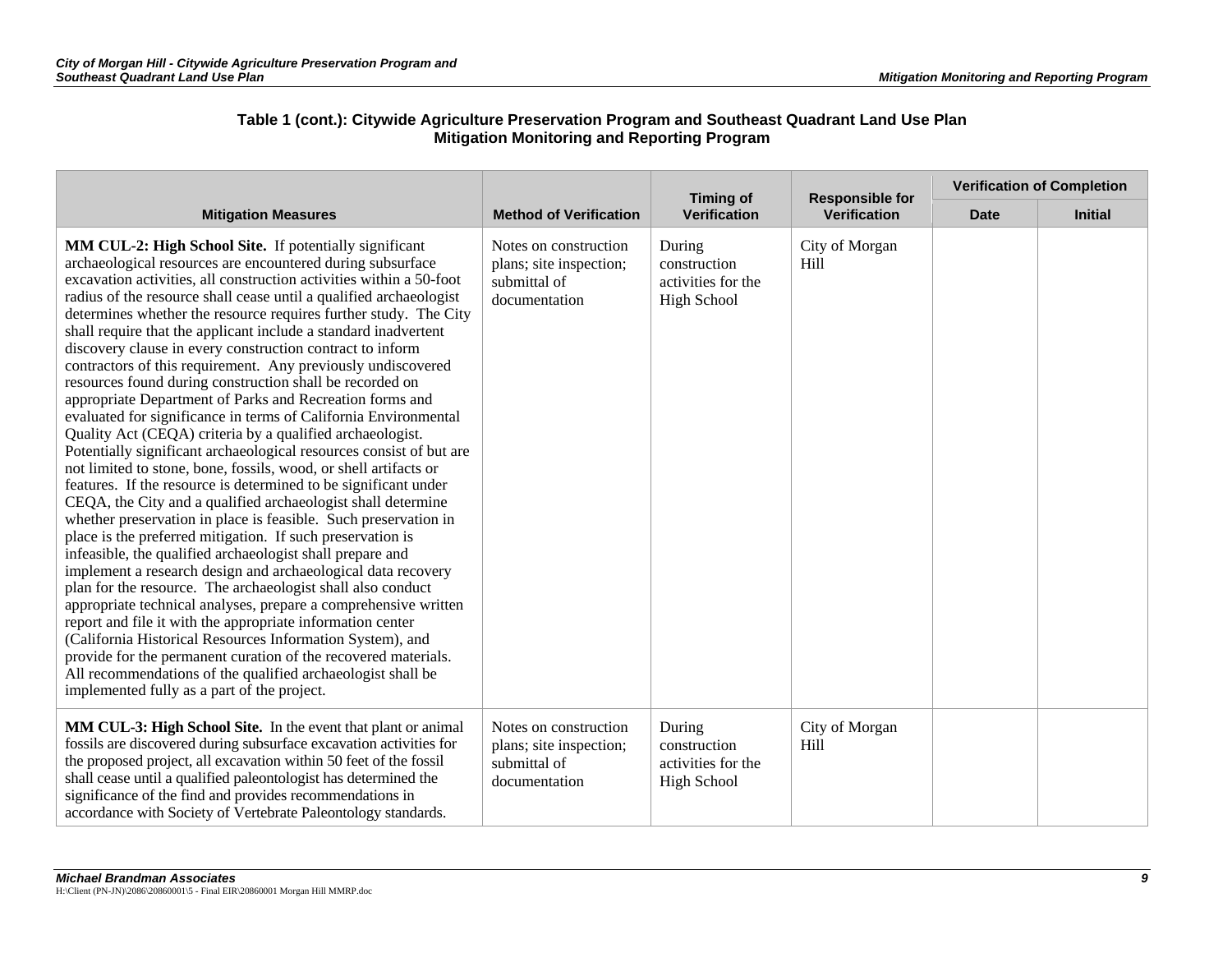|                                                                                                                                                                                                                                                                                                                                                                                                                                                                                                                                                                                                                                                                                                                                                                                                                                                                                                                                                                                                                                                                                                                                                                                                                                                                                                                                                                                                                                      |                                                                                   | <b>Timing of</b><br><b>Verification</b>                            | <b>Responsible for</b><br><b>Verification</b> | <b>Verification of Completion</b> |                |  |
|--------------------------------------------------------------------------------------------------------------------------------------------------------------------------------------------------------------------------------------------------------------------------------------------------------------------------------------------------------------------------------------------------------------------------------------------------------------------------------------------------------------------------------------------------------------------------------------------------------------------------------------------------------------------------------------------------------------------------------------------------------------------------------------------------------------------------------------------------------------------------------------------------------------------------------------------------------------------------------------------------------------------------------------------------------------------------------------------------------------------------------------------------------------------------------------------------------------------------------------------------------------------------------------------------------------------------------------------------------------------------------------------------------------------------------------|-----------------------------------------------------------------------------------|--------------------------------------------------------------------|-----------------------------------------------|-----------------------------------|----------------|--|
| <b>Mitigation Measures</b>                                                                                                                                                                                                                                                                                                                                                                                                                                                                                                                                                                                                                                                                                                                                                                                                                                                                                                                                                                                                                                                                                                                                                                                                                                                                                                                                                                                                           | <b>Method of Verification</b>                                                     |                                                                    |                                               | <b>Date</b>                       | <b>Initial</b> |  |
| The paleontologist shall notify the City of Morgan Hill to<br>determine procedures to be followed before construction is<br>allowed to resume at the location of the find. If the find is<br>determined to be significant and the City determines that<br>avoidance is not feasible, the paleontologist shall design and<br>implement a data recovery plan consistent with the Society of<br>Vertebrate Paleontology standards. The plan shall be submitted to<br>the City for review and approval. Upon approval, the plan shall be<br>incorporated into the project and fully followed and implemented.                                                                                                                                                                                                                                                                                                                                                                                                                                                                                                                                                                                                                                                                                                                                                                                                                            |                                                                                   |                                                                    |                                               |                                   |                |  |
| MM CUL-4: High School Site. If previously unknown human<br>remains are encountered during construction activities, Section<br>7050.5 of the California Health and Safety Code applies, and the<br>following procedures shall be followed:<br>• In the event of an accidental discovery or recognition of any<br>human remains, Public Resource Code Section 5097.98 must<br>be followed. Once project-related ground disturbance begins<br>and if there is accidental discovery of human remains, the<br>following steps shall be taken:<br>• There shall be no further excavation or disturbance of the site<br>or any nearby area reasonably suspected to overlie adjacent<br>human remains until the Santa Clara County Coroner's Office<br>is contacted to determine if the remains are Native American<br>and if an investigation into cause of death is required. If the<br>coroner determines the remains are Native American, the<br>coroner shall contact the NAHC within 24 hours, and the<br>NAHC shall identify the person or persons it believes to be the<br>most likely descendant (MDL) of the deceased Native<br>American. The MDL may make recommendations to the<br>landowner or the person responsible for the excavation work,<br>for means of treating or disposing of, with appropriate dignity,<br>the human remains and any associated grave goods as<br>provided in Public Resources Code Section 5097.98. | Notes on construction<br>plans; site inspection;<br>submittal of<br>documentation | During<br>construction<br>activities for the<br><b>High School</b> | City of Morgan<br>Hill                        |                                   |                |  |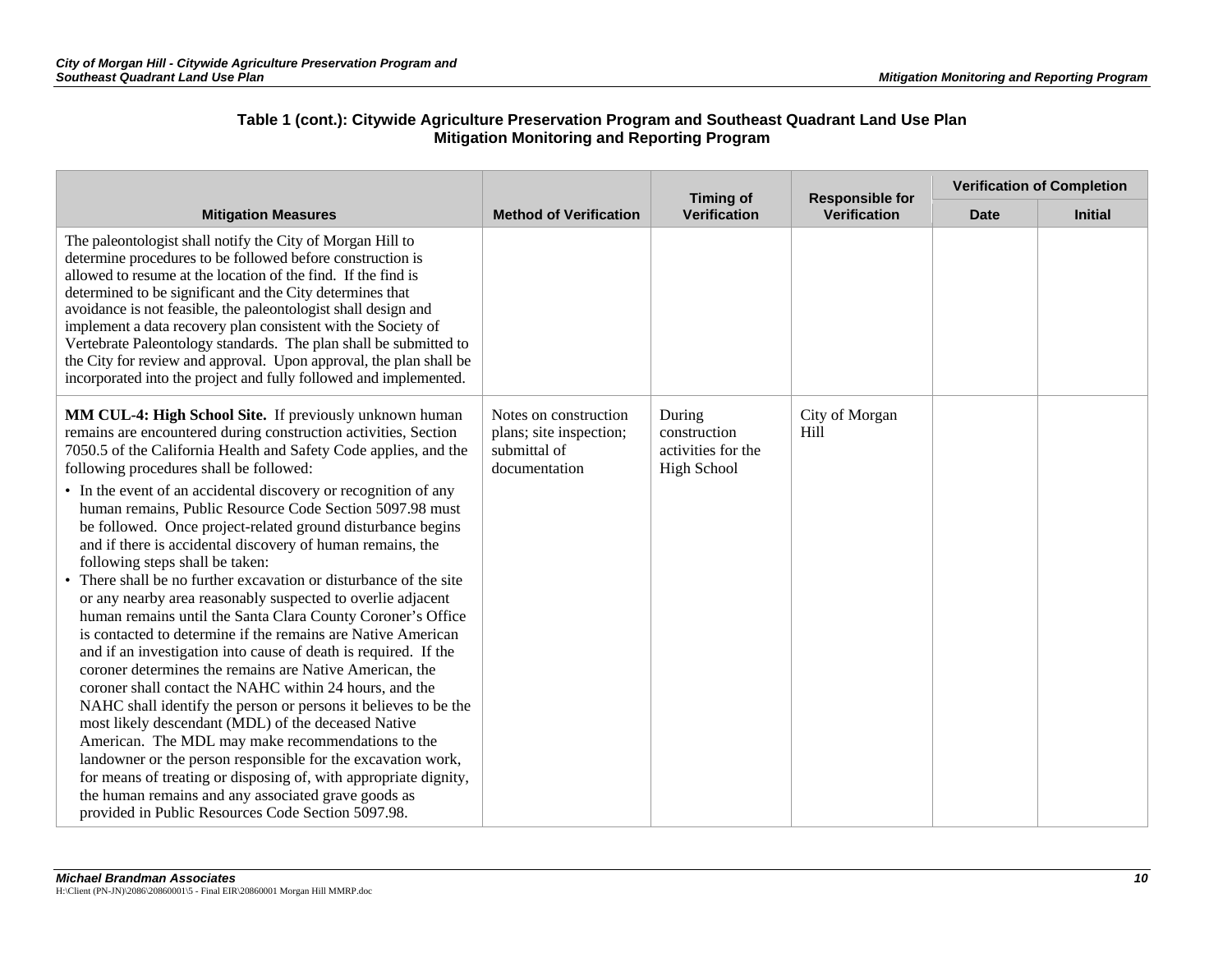|                                                                                                                                                                                                                                                                                                                                                                                                                                                                                                                                                                                                                                                                                                                                                                                                 |                                                               | <b>Timing of</b>                                                                             | <b>Responsible for</b> |             | <b>Verification of Completion</b> |
|-------------------------------------------------------------------------------------------------------------------------------------------------------------------------------------------------------------------------------------------------------------------------------------------------------------------------------------------------------------------------------------------------------------------------------------------------------------------------------------------------------------------------------------------------------------------------------------------------------------------------------------------------------------------------------------------------------------------------------------------------------------------------------------------------|---------------------------------------------------------------|----------------------------------------------------------------------------------------------|------------------------|-------------|-----------------------------------|
| <b>Mitigation Measures</b>                                                                                                                                                                                                                                                                                                                                                                                                                                                                                                                                                                                                                                                                                                                                                                      | <b>Method of Verification</b>                                 | <b>Verification</b>                                                                          | <b>Verification</b>    | <b>Date</b> | <b>Initial</b>                    |
| 6.<br>Geology, Soils, and Seismicity                                                                                                                                                                                                                                                                                                                                                                                                                                                                                                                                                                                                                                                                                                                                                            |                                                               |                                                                                              |                        |             |                                   |
| MM GEO-1: High School Site. Prior to issuance of building<br>permits, the project applicant shall submit a geotechnical and<br>seismic hazards technical study prepared by a qualified<br>geotechnical engineer to the City of Morgan Hill for review and<br>approval. The report shall be prepared in accordance with the<br>requirements of the Seismic Hazards Mapping Act and the latest<br>version of the California Building Standards Code. The study<br>shall identify necessary design measures to reduce potential<br>seismic ground shaking impacts and unstable geologic conditions<br>to acceptable levels. The project applicant shall incorporate the<br>approved design measures into the project plans.                                                                        | Approval of plans                                             | Prior to issuance of<br>building permits<br>for the High<br>School                           | City of Morgan<br>Hill |             |                                   |
| $\overline{7}$ .<br><b>Hazards and Hazardous Materials</b>                                                                                                                                                                                                                                                                                                                                                                                                                                                                                                                                                                                                                                                                                                                                      |                                                               |                                                                                              |                        |             |                                   |
| MM HAZ-1a: High School Site. Prior to demolition activities<br>of any structures located on the High School site, the project<br>applicant shall retain a certified hazardous waste contractor to<br>determine the location of all building materials or equipment that<br>contains hazardous waste, including asbestos, lead-based paint,<br>mercury, and PCBs. The contractor shall properly remove and<br>dispose of these hazardous materials in accordance with state and<br>federal law. All removal activities shall be completed prior to<br>commencement of demolition activities. Following completion<br>of removal activities, the applicant shall submit documentation to<br>the City of Morgan Hill verifying that all hazardous materials<br>were properly removed and disposed. | Submittal of<br>documentation                                 | Prior to demolition<br>activities of any<br>structures located<br>on the High School<br>site | City of Morgan<br>Hill |             |                                   |
| MM HAZ-1b: High School Site. Prior to grading activities, any<br>onsite wells or septic systems shall be decommissioned or<br>removed under permit and inspection with the Santa Clara Valley<br>Water District for the wells and the Santa Clara County<br>Department of Environmental Health for septic systems.                                                                                                                                                                                                                                                                                                                                                                                                                                                                              | Notes on construction<br>plans; submittal of<br>documentation | Prior to grading<br>activities for the<br><b>High School</b>                                 | City of Morgan<br>Hill |             |                                   |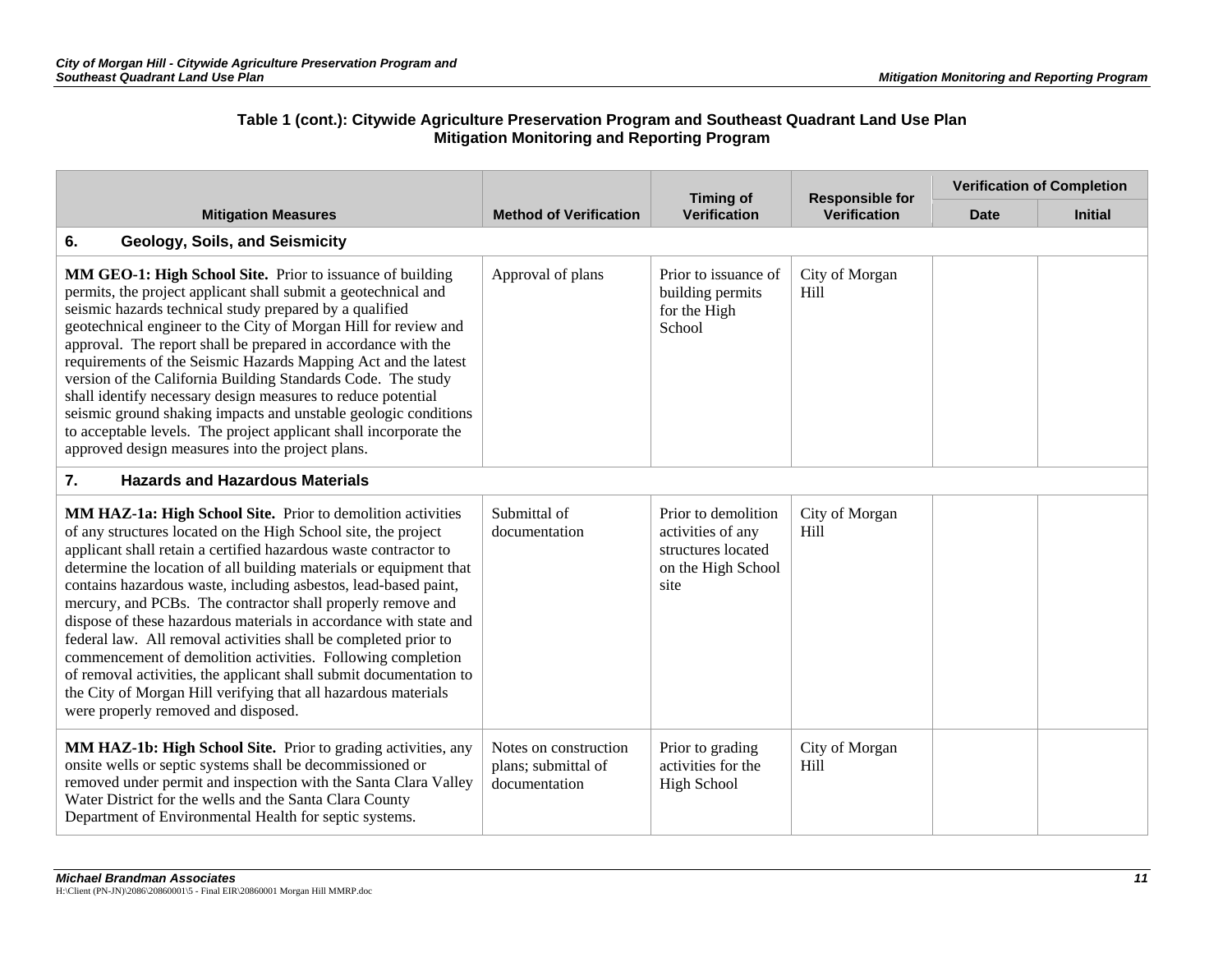| <b>Mitigation Measures</b>                                                                                                                                                                                                                                                                                                                                                                                                                                                                                                                                                                                                                                                                                                                                                                                                                                                                                                                                                                                                                                         | <b>Method of Verification</b>                    | <b>Timing of</b><br><b>Verification</b>                                                                            | <b>Responsible for</b><br><b>Verification</b> | <b>Verification of Completion</b> |                |
|--------------------------------------------------------------------------------------------------------------------------------------------------------------------------------------------------------------------------------------------------------------------------------------------------------------------------------------------------------------------------------------------------------------------------------------------------------------------------------------------------------------------------------------------------------------------------------------------------------------------------------------------------------------------------------------------------------------------------------------------------------------------------------------------------------------------------------------------------------------------------------------------------------------------------------------------------------------------------------------------------------------------------------------------------------------------|--------------------------------------------------|--------------------------------------------------------------------------------------------------------------------|-----------------------------------------------|-----------------------------------|----------------|
|                                                                                                                                                                                                                                                                                                                                                                                                                                                                                                                                                                                                                                                                                                                                                                                                                                                                                                                                                                                                                                                                    |                                                  |                                                                                                                    |                                               | <b>Date</b>                       | <b>Initial</b> |
| MM HAZ-1c: High School Site. Prior to issuance of grading or<br>building permits (whichever comes first), the project applicant<br>shall retain a qualified consultant to perform testing of soils on<br>the parcels that comprise the High School site to determine<br>whether residual concentrations of agricultural chemicals are<br>present. Soils shall be laboratory tested for organochlorine<br>pesticides in accordance with California Department of Toxic<br>Substances Control (DTSC) guidelines. If the testing yields<br>concentrations in excess of acceptable limits for schools, the<br>project applicant shall retain a qualified contractor to perform<br>soil remediation in accordance with DTSC guidelines. The soil<br>remediation activities shall be completed prior to grading or<br>building activities. The applicant shall submit documentation to<br>the City of Morgan Hill demonstrating that soil testing was<br>performed and any necessary remediation was completed as part<br>of the grading or building permit application. | Submittal of<br>documentation                    | Prior to issuance of<br>grading or building<br>permits for the<br><b>High School</b><br>(whichever comes<br>first) | City of Morgan<br>Hill                        |                                   |                |
| 8.<br><b>Hydrology and Water Quality</b>                                                                                                                                                                                                                                                                                                                                                                                                                                                                                                                                                                                                                                                                                                                                                                                                                                                                                                                                                                                                                           |                                                  |                                                                                                                    |                                               |                                   |                |
| MM HYD-1a: High School Site. Prior to the issuance of<br>grading permits for the proposed High School, the applicant shall<br>prepare and submit a Stormwater Pollution Prevention Plan<br>(SWPPP), for each phase, to the City of Morgan Hill that<br>identifies specific actions and Best Management Practices<br>(BMPs) to prevent stormwater pollution during construction<br>activities. The SWPPP shall identify a practical sequence for<br>BMP implementation and maintenance, site restoration,<br>contingency measures, responsible parties, and agency contacts.<br>The SWPPP shall include but not be limited to the following<br>elements:<br>• Temporary erosion control measures shall be employed for<br>disturbed areas.<br>• No disturbed surfaces shall be left without erosion control<br>measures in place during the winter and spring months.                                                                                                                                                                                               | Notes on construction<br>plans; approval of plan | Prior to the<br>issuance of grading<br>permits for the<br>proposed High<br>School                                  | City of Morgan<br>Hill                        |                                   |                |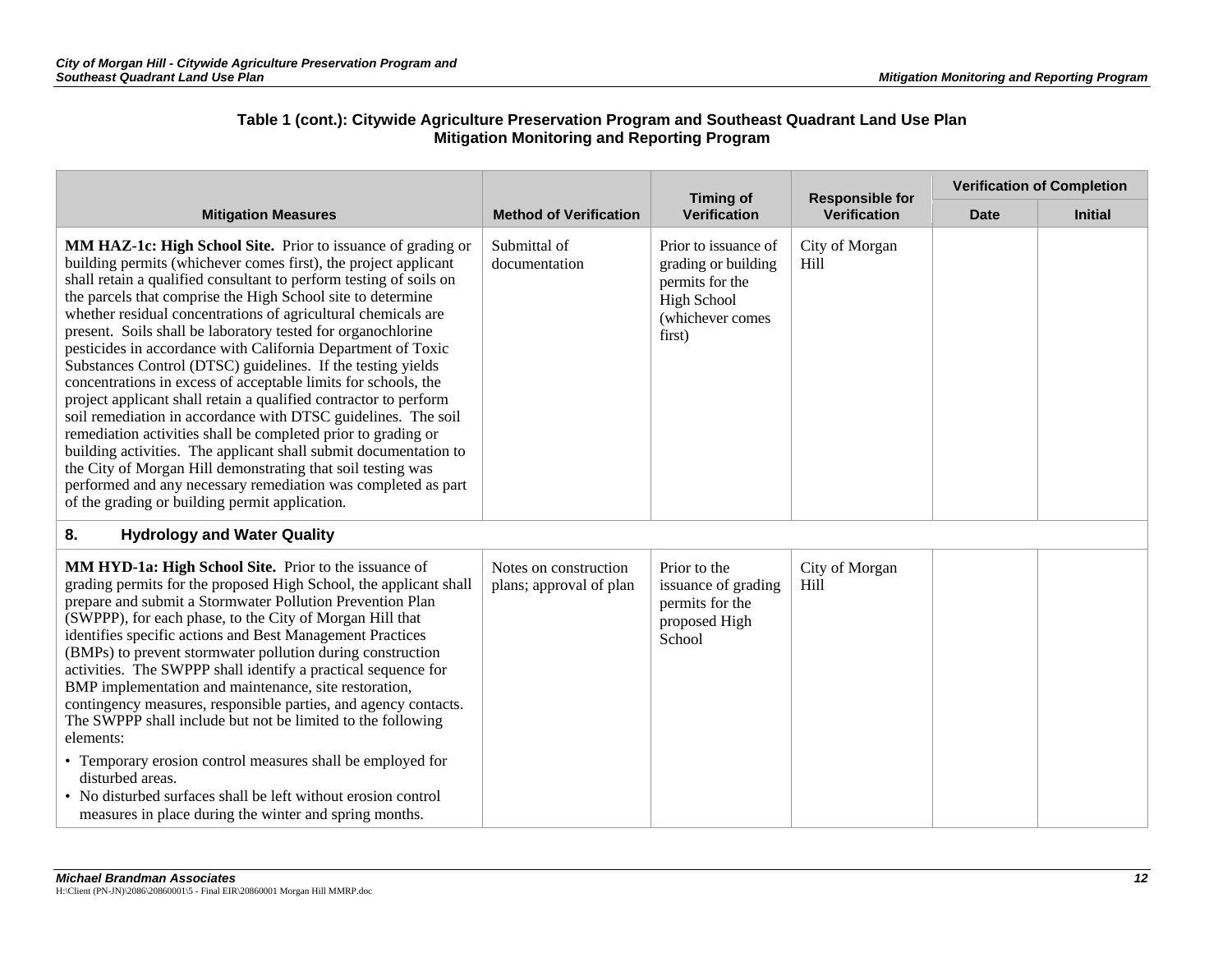| <b>Mitigation Measures</b>                                                                                                                                                                                                                                                                                                                                                                                                                                                                                                                                                                                                                                                                                                                                                                                                                                                                                                                                                                                                                |                               | <b>Timing of</b>                                                          | <b>Responsible for</b><br><b>Verification</b> | <b>Verification of Completion</b> |                |
|-------------------------------------------------------------------------------------------------------------------------------------------------------------------------------------------------------------------------------------------------------------------------------------------------------------------------------------------------------------------------------------------------------------------------------------------------------------------------------------------------------------------------------------------------------------------------------------------------------------------------------------------------------------------------------------------------------------------------------------------------------------------------------------------------------------------------------------------------------------------------------------------------------------------------------------------------------------------------------------------------------------------------------------------|-------------------------------|---------------------------------------------------------------------------|-----------------------------------------------|-----------------------------------|----------------|
|                                                                                                                                                                                                                                                                                                                                                                                                                                                                                                                                                                                                                                                                                                                                                                                                                                                                                                                                                                                                                                           | <b>Method of Verification</b> | <b>Verification</b>                                                       |                                               | <b>Date</b>                       | <b>Initial</b> |
| • Sediment shall be retained onsite by a system of sediment<br>basins, traps, or other appropriate measures.<br>• The construction contractor shall prepare Standard Operating<br>Procedures for the handling of hazardous materials on the<br>construction site to eliminate or reduce discharge of materials<br>to storm drains.<br>• BMP performance and effectiveness shall be determined either<br>by visual means where applicable (e.g., observation of above-<br>normal sediment release), or by actual water sampling in cases<br>where verification of contaminant reduction or elimination<br>(such as inadvertent petroleum release) is required by the<br>RWQCB to determine adequacy of the measure.<br>• In the event of significant construction delays or delays in final<br>landscape installation, native grasses or other appropriate<br>vegetative cover shall be established on the construction site as<br>soon as possible after disturbance, as an interim erosion<br>control measure throughout the wet season. |                               |                                                                           |                                               |                                   |                |
| MM HYD-1b: High School Site. Prior to the issuance of<br>building permits for the proposed project, the project applicant<br>shall submit a stormwater management plan to the City of<br>Morgan Hill for review and approval. The stormwater<br>management plan shall identify pollution prevention measures<br>and practices to prevent polluted runoff from leaving the project<br>site and comply with Resolution No. R3-2013-0032 of the<br>Municipal Regional Permit.<br>Pursuant to Central Coast RWQCB requirements, the SWMP<br>must include the retention of the 95th percentile rain event and<br>infiltrate it onsite. The 95th percentile rainfall depth of 1.59<br>inches was calculated using the 46 years (nonconsecutive) of<br>available daily rainfall data for the Morgan Hill 2 gauge, located<br>less than a mile away from the project site. Assuming that the                                                                                                                                                      | Approval of plan              | Prior to the<br>issuance of<br>building permits<br>for the High<br>School | City of Morgan<br>Hill                        |                                   |                |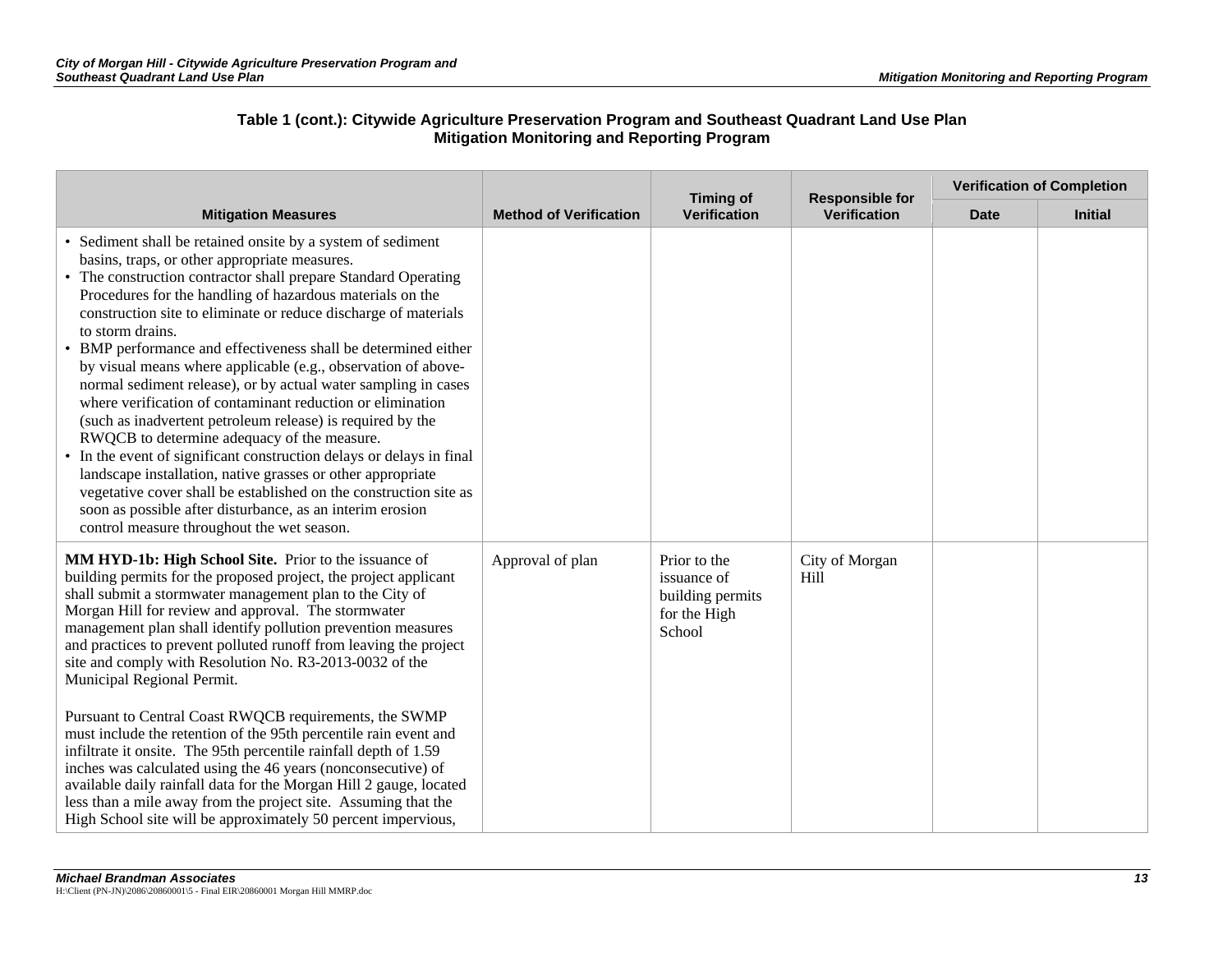|                                                                                                                                                                                                                                                                                                                                                                                                                                                                                                                 |                               | <b>Timing of</b>    | <b>Responsible for</b> |             | <b>Verification of Completion</b> |
|-----------------------------------------------------------------------------------------------------------------------------------------------------------------------------------------------------------------------------------------------------------------------------------------------------------------------------------------------------------------------------------------------------------------------------------------------------------------------------------------------------------------|-------------------------------|---------------------|------------------------|-------------|-----------------------------------|
| <b>Mitigation Measures</b>                                                                                                                                                                                                                                                                                                                                                                                                                                                                                      | <b>Method of Verification</b> | <b>Verification</b> | <b>Verification</b>    | <b>Date</b> | <b>Initial</b>                    |
| the resulting runoff coefficient is 0.34. This produces a 95th<br>percentile 24-hour rainfall volume of 1.71 acre-feet for the 38-<br>acre site. When multiplied by the 48-hour drawdown regression<br>coefficient of 1.963, the total required volume to be<br>accommodated and infiltrated onsite is 3.35 acre-feet. This shall<br>be incorporated into the site plan. The site resides on permeable<br>B-type soils, so infiltration should be feasible.                                                     |                               |                     |                        |             |                                   |
| LID Development Standards shall also be included in the SWMP<br>including: site assessment measures, site design measures,<br>delineation of discrete drainage management areas and<br>undisturbed and natural landscaped areas.                                                                                                                                                                                                                                                                                |                               |                     |                        |             |                                   |
| Examples of stormwater pollution prevention measures and<br>practices to be contained in the plan include, but are not limited to:                                                                                                                                                                                                                                                                                                                                                                              |                               |                     |                        |             |                                   |
| • Strategically placed bioswales and landscaped areas that<br>promote percolation of runoff<br>• Pervious pavement<br>• Roof drains that discharge to landscaped areas<br>• Trash enclosures with screen walls<br>• Stenciling on storm drains<br>• Curb cuts in parking areas to allow runoff to enter landscaped<br>areas<br>• Regular sweeping of parking areas and cleaning of storm<br>drainage facilities<br>• Employee training to inform store personnel of stormwater<br>pollution prevention measures |                               |                     |                        |             |                                   |
| The project applicant shall also prepare and submit an Operations<br>and Maintenance Agreement to the City identifying procedures<br>and reporting to ensure that stormwater quality control measures<br>work properly during operations.                                                                                                                                                                                                                                                                       |                               |                     |                        |             |                                   |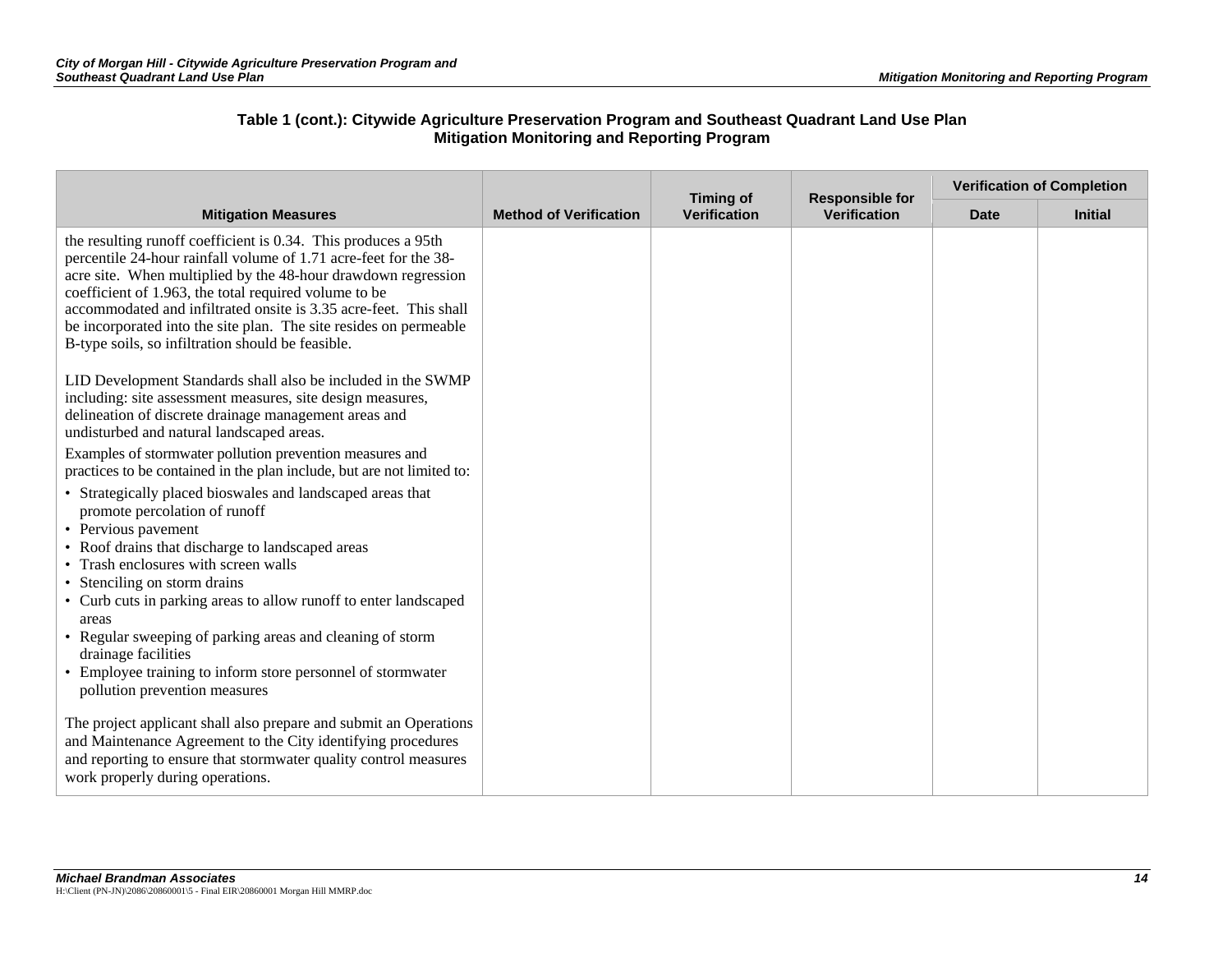| <b>Mitigation Measures</b>                                                                                                                                                                                                                                                                                                                                                                                                                                                                                                                                                                                                                                                                                                                                                                                                                                                                                                     |                               | <b>Timing of</b>                                                                                                                                   | <b>Responsible for</b><br><b>Verification</b> | <b>Verification of Completion</b> |                |
|--------------------------------------------------------------------------------------------------------------------------------------------------------------------------------------------------------------------------------------------------------------------------------------------------------------------------------------------------------------------------------------------------------------------------------------------------------------------------------------------------------------------------------------------------------------------------------------------------------------------------------------------------------------------------------------------------------------------------------------------------------------------------------------------------------------------------------------------------------------------------------------------------------------------------------|-------------------------------|----------------------------------------------------------------------------------------------------------------------------------------------------|-----------------------------------------------|-----------------------------------|----------------|
|                                                                                                                                                                                                                                                                                                                                                                                                                                                                                                                                                                                                                                                                                                                                                                                                                                                                                                                                | <b>Method of Verification</b> | <b>Verification</b>                                                                                                                                |                                               | <b>Date</b>                       | <b>Initial</b> |
| <b>MM HYD-4: SEQ Area.</b> As part of any development<br>application involving property that overlaps with a 100-year<br>flood hazard area, the applicant(s) shall prepare and submit plans<br>demonstrating that either (1) all structures are located outside a<br>100-year flood hazard area; or (2) structures within a 100-year<br>flood hazard area would be elevated a minimum of 1 foot above<br>the 100-year flood elevation provided a hydraulic analysis<br>demonstrates that the development of the site will not adversely<br>impact the existing 100-year floodplain by increasing 1 percent<br>water surface elevation or increase the lateral extent of the<br>floodplain pursuant to City of Morgan Hill, Santa Clara Valley<br>Water District, and Federal Emergency Management Agency<br>requirements. The City of Morgan Hill shall review and approve<br>the plans prior to issuance of building permits. | Approval of plan              | As part of any<br>development<br>application<br>involving property<br>that overlaps with a<br>100-year flood<br>hazard area within<br>the SEQ Area | City of Morgan<br>H <sub>ill</sub>            |                                   |                |
| <b>Noise</b><br>10.                                                                                                                                                                                                                                                                                                                                                                                                                                                                                                                                                                                                                                                                                                                                                                                                                                                                                                            |                               |                                                                                                                                                    |                                               |                                   |                |
| MM NOI-1a: SEQ Area. As part of the Conditional Use Permit<br>or Design Permit Application (whichever comes first), the City<br>of Morgan Hill shall require applicants proposing to develop new<br>uses within the SEQ Area to submit a noise impact analysis that<br>analyzes each project's potential onsite stationary and other noise<br>sources noise impacts to nearby sensitive receptors at the time of<br>entitlement for each project. The noise impact analysis shall<br>demonstrate through the incorporation of mitigation, if required,<br>that the proposed onsite stationary and other noise sources would<br>not exceed the City's noise standards. All mitigations identified<br>in the noise impact analysis shall be incorporated into the permit<br>as conditions of the project.                                                                                                                        | Approval of plan              | As part of the<br>Conditional Use<br>Permit or Design<br>Permit Application<br>within the SEQ<br>Area (whichever<br>comes first)                   | City of Morgan<br>Hill                        |                                   |                |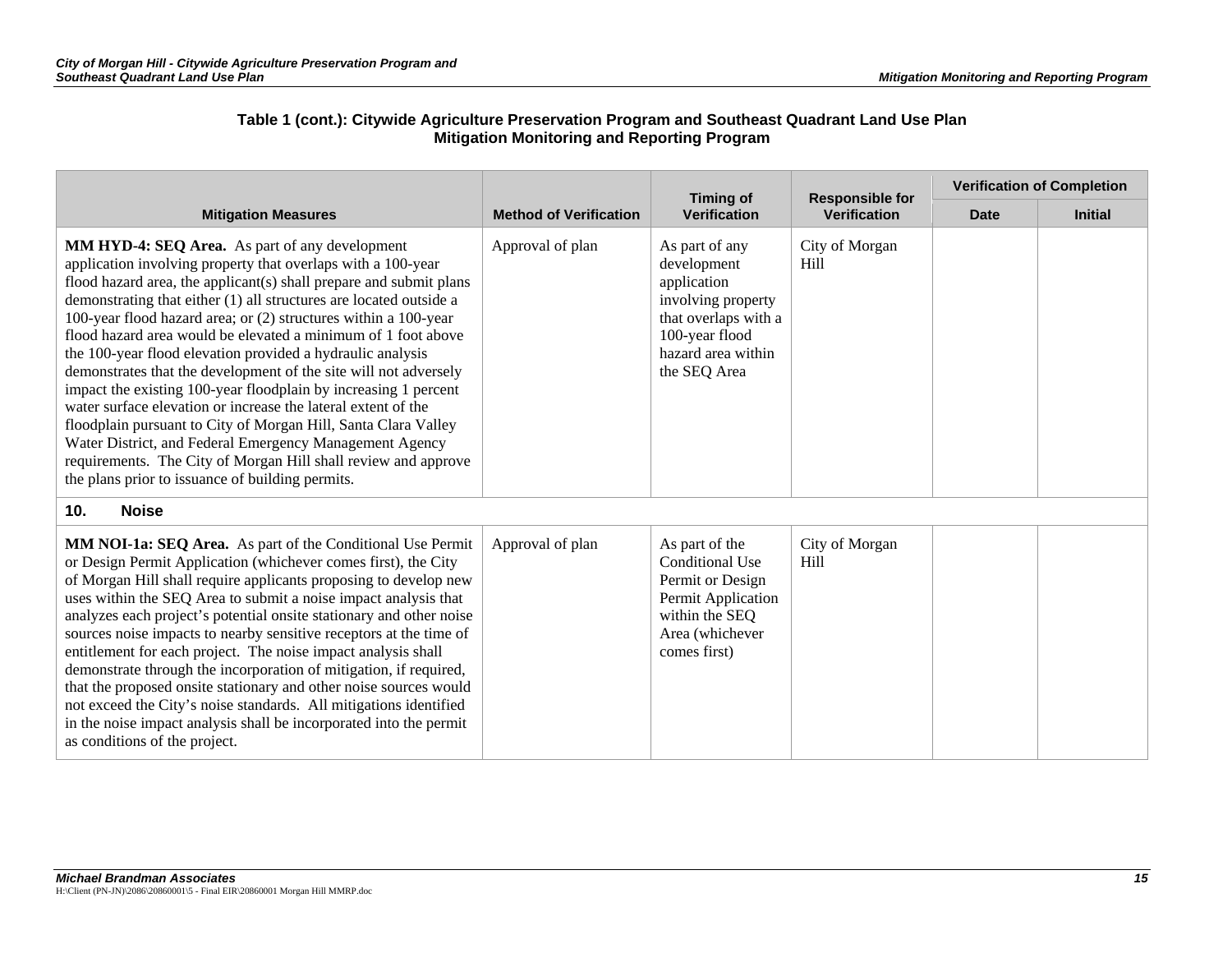|                                                                                                                                                                                                                                                                                                                                                                                                                                                                                                                                                                                                                                                                                                                                                                                                                                                                                                                | <b>Timing of</b>              | <b>Responsible for</b>                                                                                  | <b>Verification of Completion</b>  |             |                |
|----------------------------------------------------------------------------------------------------------------------------------------------------------------------------------------------------------------------------------------------------------------------------------------------------------------------------------------------------------------------------------------------------------------------------------------------------------------------------------------------------------------------------------------------------------------------------------------------------------------------------------------------------------------------------------------------------------------------------------------------------------------------------------------------------------------------------------------------------------------------------------------------------------------|-------------------------------|---------------------------------------------------------------------------------------------------------|------------------------------------|-------------|----------------|
| <b>Mitigation Measures</b>                                                                                                                                                                                                                                                                                                                                                                                                                                                                                                                                                                                                                                                                                                                                                                                                                                                                                     | <b>Method of Verification</b> | <b>Verification</b><br><b>Verification</b>                                                              |                                    | <b>Date</b> | <b>Initial</b> |
| MM NOI-1b: SEQ Area. Prior to consideration of approval of<br>any urban development within the SEQ Area, the City of Morgan<br>Hill shall evaluate (1) reducing the speed limits, (2)<br>implementing truck restrictions, (3) providing traffic calming<br>measures such as center medians or narrowing the lane widths, or<br>(4) installing sounds walls or landscaped berms along the<br>roadway segments of:                                                                                                                                                                                                                                                                                                                                                                                                                                                                                               | Approval of plan              | Prior to<br>consideration of<br>approval of any<br>urban development<br>within the SEQ<br>Area          | City of Morgan<br>H <sub>ill</sub> |             |                |
| (A) Tennant Avenue west of Condit Road;<br>(B) Tennant Avenue east of Murphy Avenue;<br>(C) Murphy Avenue south of Tennant Avenue.                                                                                                                                                                                                                                                                                                                                                                                                                                                                                                                                                                                                                                                                                                                                                                             |                               |                                                                                                         |                                    |             |                |
| <b>Public Services and Recreation</b><br>12.                                                                                                                                                                                                                                                                                                                                                                                                                                                                                                                                                                                                                                                                                                                                                                                                                                                                   |                               |                                                                                                         |                                    |             |                |
| MM PSR-2: High School Site. As part of the Development<br>Permit application, the High School administration shall submit,<br>for each phase, a security plan to the City of Morgan Hill for<br>review and approval. The security plan shall identify measures<br>and procedures including but not limited to (1) provision of<br>onsite security personnel during school hours and major events<br>during non-school hours (athletic events, dances, weddings, etc.);<br>(2) provision of security lighting in and around buildings, public<br>gathering spaces, and parking areas; and (3) perimeter protection<br>measures such as fencing, landscaping, or other measures to<br>deter entry/exit except at designated access points. The Morgan<br>Hill Police Department shall be consulted during the review<br>process. The approved plan shall be implemented no later than<br>the first day of class. | Approval of plan              | As part of the<br>review process for<br>the Development<br>Permit application<br>for the High<br>School | City of Morgan<br>H <sub>ill</sub> |             |                |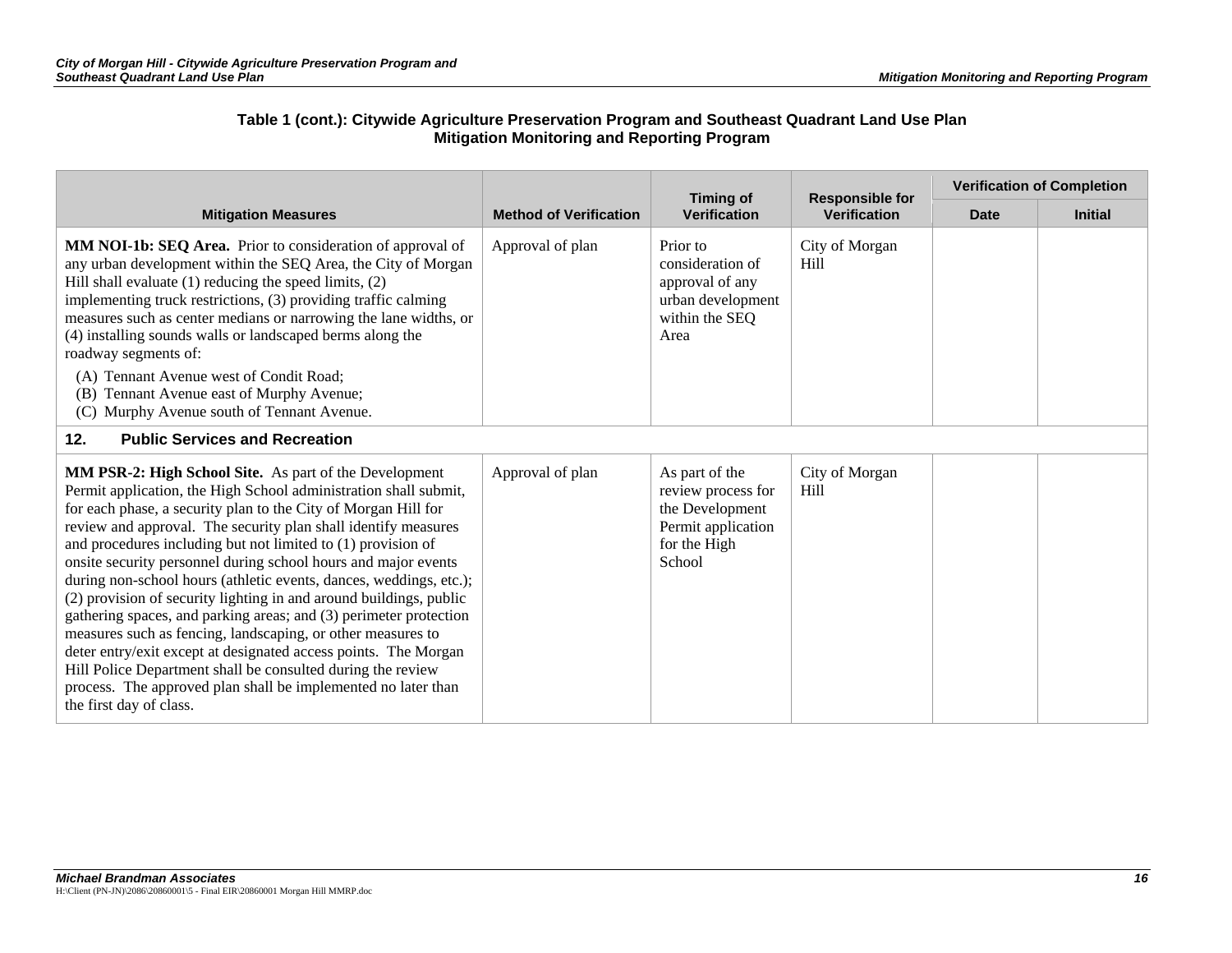|                                                                                                                                                                                                                                                                                                                                                                                                                                                                                                                                                                                                                                                                                                                                                                                                                                                                                                                                                                                                                                                                                                                                                                                                                                                                                                     |                                                | <b>Timing of</b>                                                                                                   | <b>Responsible for</b><br><b>Verification</b> | <b>Verification of Completion</b> |                |
|-----------------------------------------------------------------------------------------------------------------------------------------------------------------------------------------------------------------------------------------------------------------------------------------------------------------------------------------------------------------------------------------------------------------------------------------------------------------------------------------------------------------------------------------------------------------------------------------------------------------------------------------------------------------------------------------------------------------------------------------------------------------------------------------------------------------------------------------------------------------------------------------------------------------------------------------------------------------------------------------------------------------------------------------------------------------------------------------------------------------------------------------------------------------------------------------------------------------------------------------------------------------------------------------------------|------------------------------------------------|--------------------------------------------------------------------------------------------------------------------|-----------------------------------------------|-----------------------------------|----------------|
| <b>Mitigation Measures</b>                                                                                                                                                                                                                                                                                                                                                                                                                                                                                                                                                                                                                                                                                                                                                                                                                                                                                                                                                                                                                                                                                                                                                                                                                                                                          | <b>Method of Verification</b>                  | <b>Verification</b>                                                                                                |                                               | <b>Date</b>                       | <b>Initial</b> |
| <b>Transportation</b><br>13.                                                                                                                                                                                                                                                                                                                                                                                                                                                                                                                                                                                                                                                                                                                                                                                                                                                                                                                                                                                                                                                                                                                                                                                                                                                                        |                                                |                                                                                                                    |                                               |                                   |                |
| MM TRANS-2: SEQ Area. Prior to issuance of building<br>permits for future land use development proposals within the<br>SEQ Area, the project applicant shall pay all transportation-<br>related traffic impact fees to the City of Morgan Hill.                                                                                                                                                                                                                                                                                                                                                                                                                                                                                                                                                                                                                                                                                                                                                                                                                                                                                                                                                                                                                                                     | Receipt of fees                                | Prior to issuance of<br>building permits<br>for future land use<br>development<br>proposals within<br>the SEQ Area | City of Morgan<br>Hill                        |                                   |                |
| MM TRANS-3: High School Site. Prior to opening of the High<br>School, and each subsequent phase, the project applicant shall<br>submit a Transportation Demand Management (TDM) Program<br>to the City of Morgan Hill for review and approval. The TDM<br>program shall be prepared by a qualified transportation<br>consultant/engineer and identify TDM measures for the proposed<br>High School. The TDM program shall contain the following<br>provisions:<br>• The TDM program shall establish a goal of reducing AM<br>peak-hour and PM peak-hour trips associated with student,<br>faculty, and staff travel by a minimum of 10 percent.<br>• The TDM program shall be reviewed annually by the High<br>School Administration (or more frequently if needed) to<br>determine that it reflects the needs and priorities of students,<br>faculty, and staff. Changes shall be made on an as needed<br>basis in order to ensure that the TDM program can readily<br>attain the 10-percent reduction goal.<br>• The TDM program may include but not be limited to the<br>following measures:<br>- School-sponsored vanpooling or carpooling, which may also<br>involve provision of vehicles, staffed-ride matching<br>services, and guaranteed ride home programs to increase<br>participation. | Approval of TDM<br>program; site<br>inspection | Prior to opening of<br>the High School                                                                             | City of Morgan<br>Hill                        |                                   |                |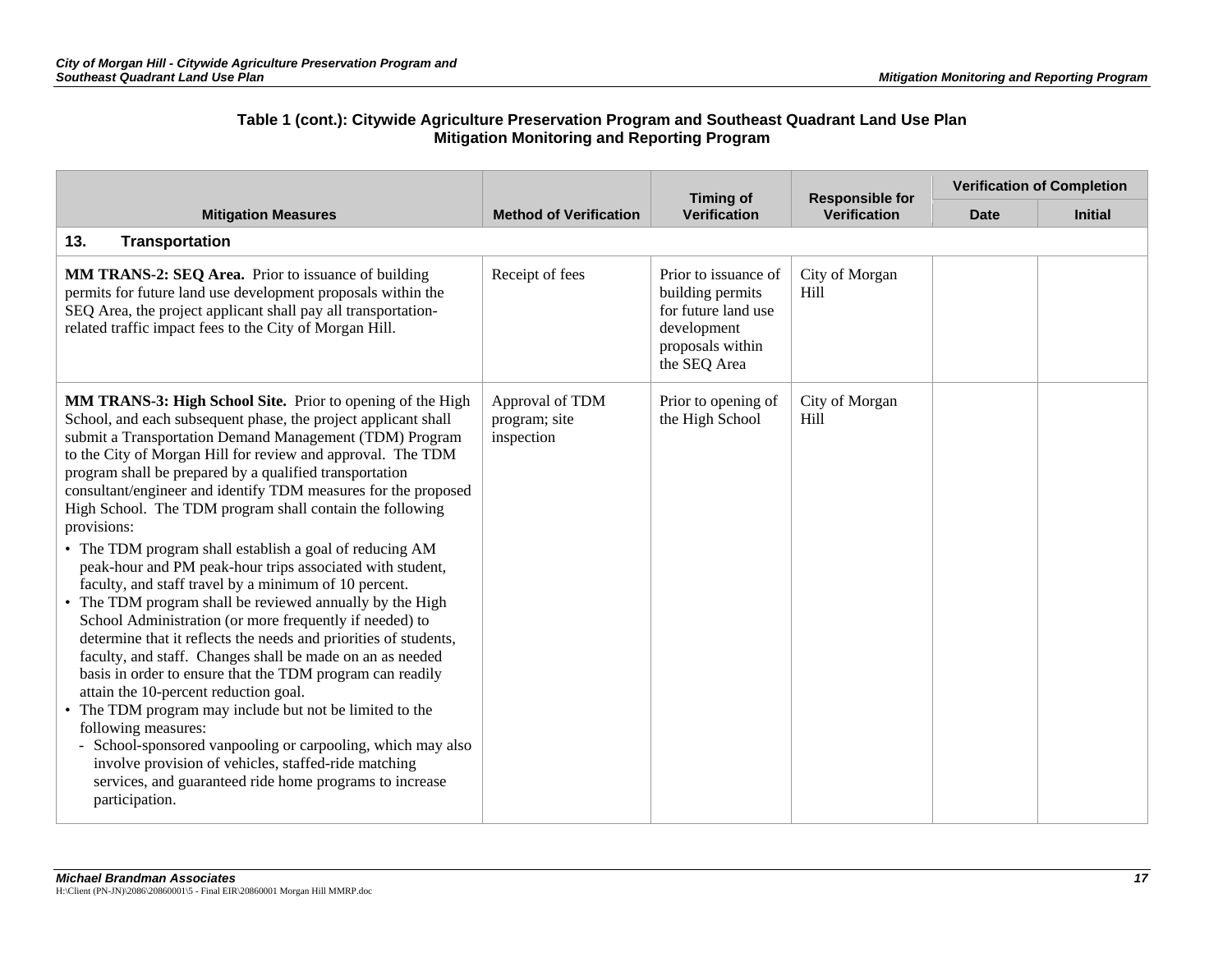| <b>Mitigation Measures</b>                                                                                                                                                                                                                                                                                                                                                                                                                                                                                                       |                               | <b>Timing of</b>                                                                                                                                          | <b>Responsible for</b><br><b>Verification</b> | <b>Verification of Completion</b> |                |
|----------------------------------------------------------------------------------------------------------------------------------------------------------------------------------------------------------------------------------------------------------------------------------------------------------------------------------------------------------------------------------------------------------------------------------------------------------------------------------------------------------------------------------|-------------------------------|-----------------------------------------------------------------------------------------------------------------------------------------------------------|-----------------------------------------------|-----------------------------------|----------------|
|                                                                                                                                                                                                                                                                                                                                                                                                                                                                                                                                  | <b>Method of Verification</b> | <b>Verification</b>                                                                                                                                       |                                               | <b>Date</b>                       | <b>Initial</b> |
| - Incentives for non-single-occupant vehicle commute trips<br>(carpooling, vanpooling, transit, bicycling, walking, etc.)<br>- End of trip facilities such as lockers, showers, or bicycle<br>storage facilities.<br>- Provision of kiosks that provide information about the TDM<br>program.                                                                                                                                                                                                                                    |                               |                                                                                                                                                           |                                               |                                   |                |
| MM TRANS-4: High School Site. As part of the Conditional<br>Use Permit or Design Permit application (whichever comes first),<br>for each phase, the project applicant shall retain a qualified<br>transportation engineer to prepare an onsite circulation plan in<br>accordance with City of Morgan Hill standards or industry<br>guidance (whichever is appropriate). The plan shall be submitted<br>to the City of Morgan Hill for review and approval. The<br>approved plan shall be incorporated into the proposed project. | Approval of plan              | As part of the<br>Conditional Use<br>Permit or Design<br>Permit application<br>review process<br>(whichever comes<br>first) for the High<br>School        | City of Morgan<br>H <sub>ill</sub>            |                                   |                |
| MM TRANS-6a: High School Site. As part of the Conditional<br>Use Permit or Design Permit application (whichever comes first),<br>the project applicant shall prepare plans depicting a bus stop<br>suitable for use by Santa Clara Valley Transportation Authority<br>along one of the High School's street frontages. The approved<br>plans shall be incorporated into the proposed project.                                                                                                                                    | Approval of plan              | As part of the<br><b>Conditional Use</b><br>Permit or Design<br>Permit application<br>review process<br>(whichever comes<br>first) for the High<br>School | City of Morgan<br>H <sub>ill</sub>            |                                   |                |
| MM TRANS-6b: High School Site. As part of the Conditional<br>Use Permit or Design Permit application (whichever comes first),<br>for each phase, the project applicant shall prepare plans depicting<br>sidewalks along all street frontages. The sidewalks shall be<br>connected to internal pedestrian facilities within the High School<br>campus. The approved plans shall be incorporated into the<br>project.                                                                                                              | Approval of plan              | As part of the<br><b>Conditional Use</b><br>Permit or Design<br>Permit application<br>review process<br>(whichever comes<br>first) for the High<br>School | City of Morgan<br>Hill                        |                                   |                |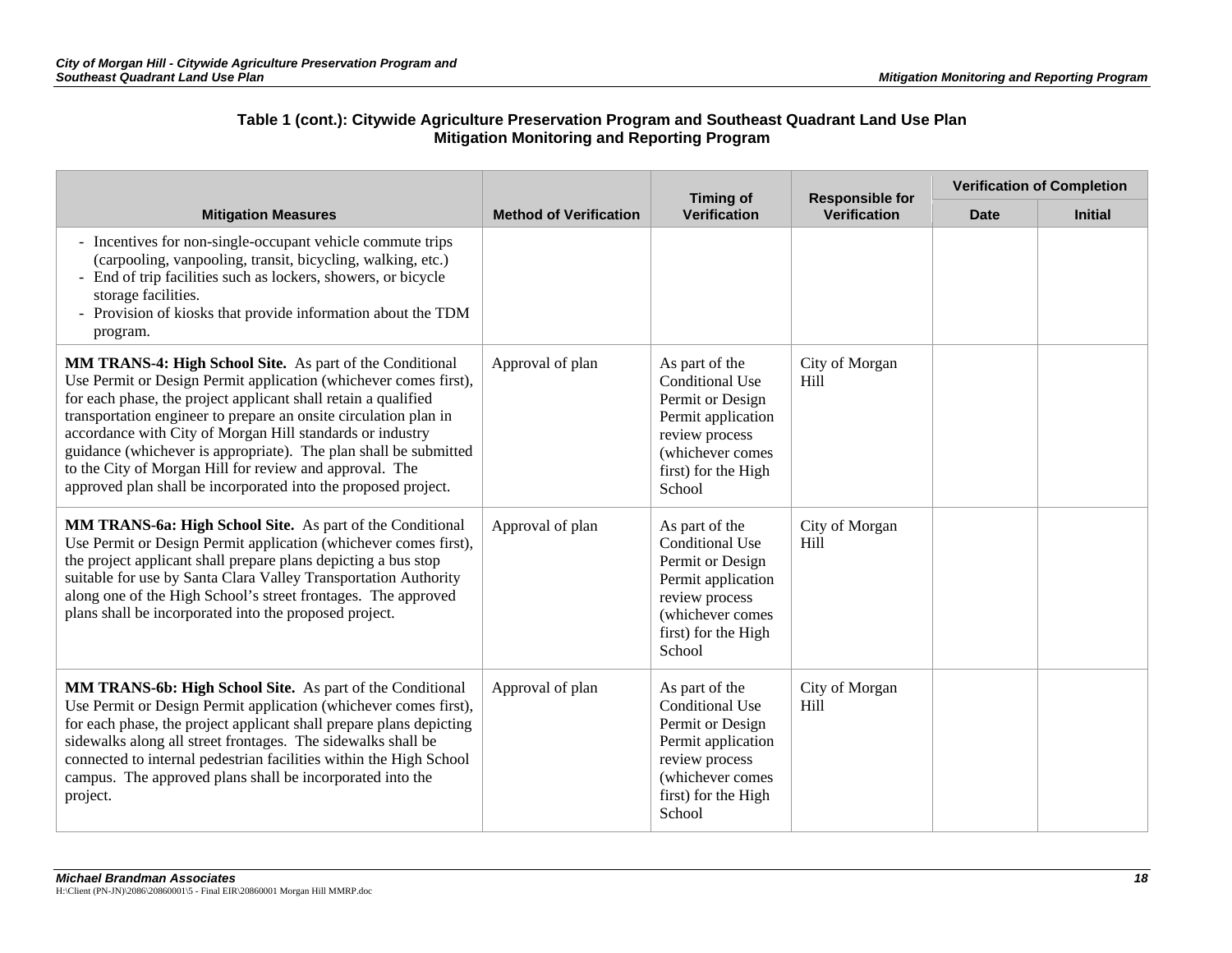|                                                                                                                                                                                                                                                                                                                                                                                                                                                                                                                                                                                                                                                                                                                                                                                                                                                                                                               |                               | <b>Timing of</b>                                                                     | <b>Responsible for</b><br><b>Verification</b> | <b>Verification of Completion</b> |                |
|---------------------------------------------------------------------------------------------------------------------------------------------------------------------------------------------------------------------------------------------------------------------------------------------------------------------------------------------------------------------------------------------------------------------------------------------------------------------------------------------------------------------------------------------------------------------------------------------------------------------------------------------------------------------------------------------------------------------------------------------------------------------------------------------------------------------------------------------------------------------------------------------------------------|-------------------------------|--------------------------------------------------------------------------------------|-----------------------------------------------|-----------------------------------|----------------|
| <b>Mitigation Measures</b>                                                                                                                                                                                                                                                                                                                                                                                                                                                                                                                                                                                                                                                                                                                                                                                                                                                                                    | <b>Method of Verification</b> | <b>Verification</b>                                                                  |                                               | <b>Date</b>                       | <b>Initial</b> |
| <b>Utility Systems</b><br>14.                                                                                                                                                                                                                                                                                                                                                                                                                                                                                                                                                                                                                                                                                                                                                                                                                                                                                 |                               |                                                                                      |                                               |                                   |                |
| MM US-3a: SEQ Area. As part of the development review<br>process, the City of Morgan Hill shall verify that all future urban<br>development proposals within the Southeast Quadrant Area<br>employ onsite or offsite retention for stormwater management.<br>Offsite retention consists of larger facilities that serve multiple<br>properties. Connection to the City's municipal storm drainage<br>system shall be pursued only if retention would not be feasible.<br>Note that runoff within the public right-of-way (e.g., roadways)<br>may be discharged to the City's municipal storm drainage<br>system.                                                                                                                                                                                                                                                                                              | Approval of plan              | As part of the<br>development<br>review process for<br>SEQ Area<br>applications      | City of Morgan<br>Hill                        |                                   |                |
| <b>MM US-3b: High School Site.</b> As part of the Development<br>Permit application, the project applicant shall retain a qualified<br>engineer to prepare and submit a Drainage Plan to the City of<br>Morgan Hill for review and approval depicting onsite storm<br>drainage facilities. The Drainage Plan shall employ onsite or<br>offsite retention as the method of stormwater management.<br>Offsite retention consists of larger facilities that serve multiple<br>properties. The approved Drainage Plan shall be incorporated<br>into the project and fully implemented and maintained.<br>Connection to the City's municipal storm drainage system only<br>be pursued only if retention would not be feasible. Note that<br>runoff within the public right-of-way (e.g., Tennant Avenue,<br>Murphy Avenue, and Barrett Avenue) may be discharged to the<br>City's municipal storm drainage system. | Approval of plan              | As part of review of<br>the Development<br>Permit application<br>for the High School | City of Morgan<br>Hill                        |                                   |                |